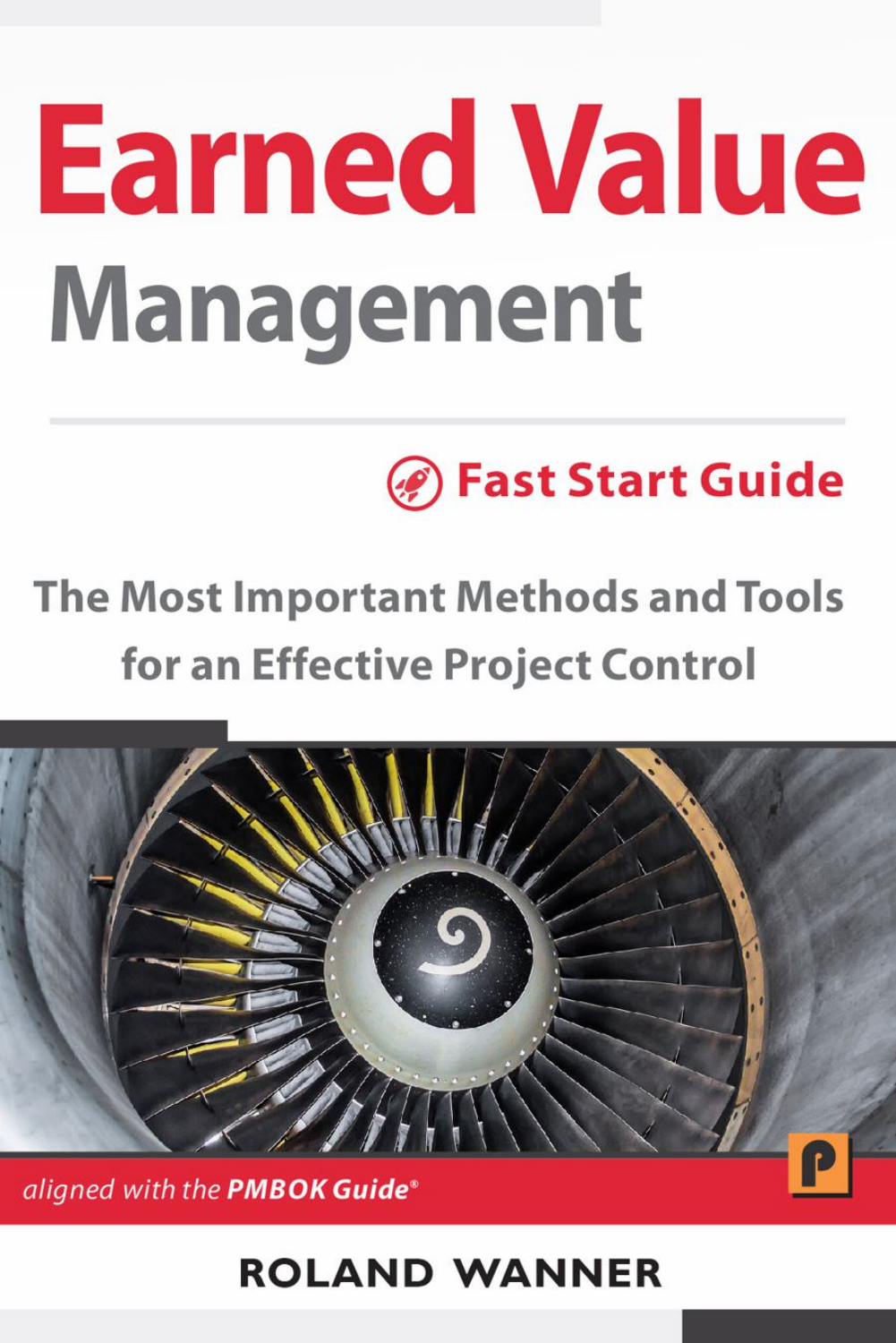**Fast Start Guide**

# **Earned Value Management**

•••••••••••••••••••••••••••••

**The Most Important Methods and Tools for an Effective Project Control**

**ROLAND WANNER**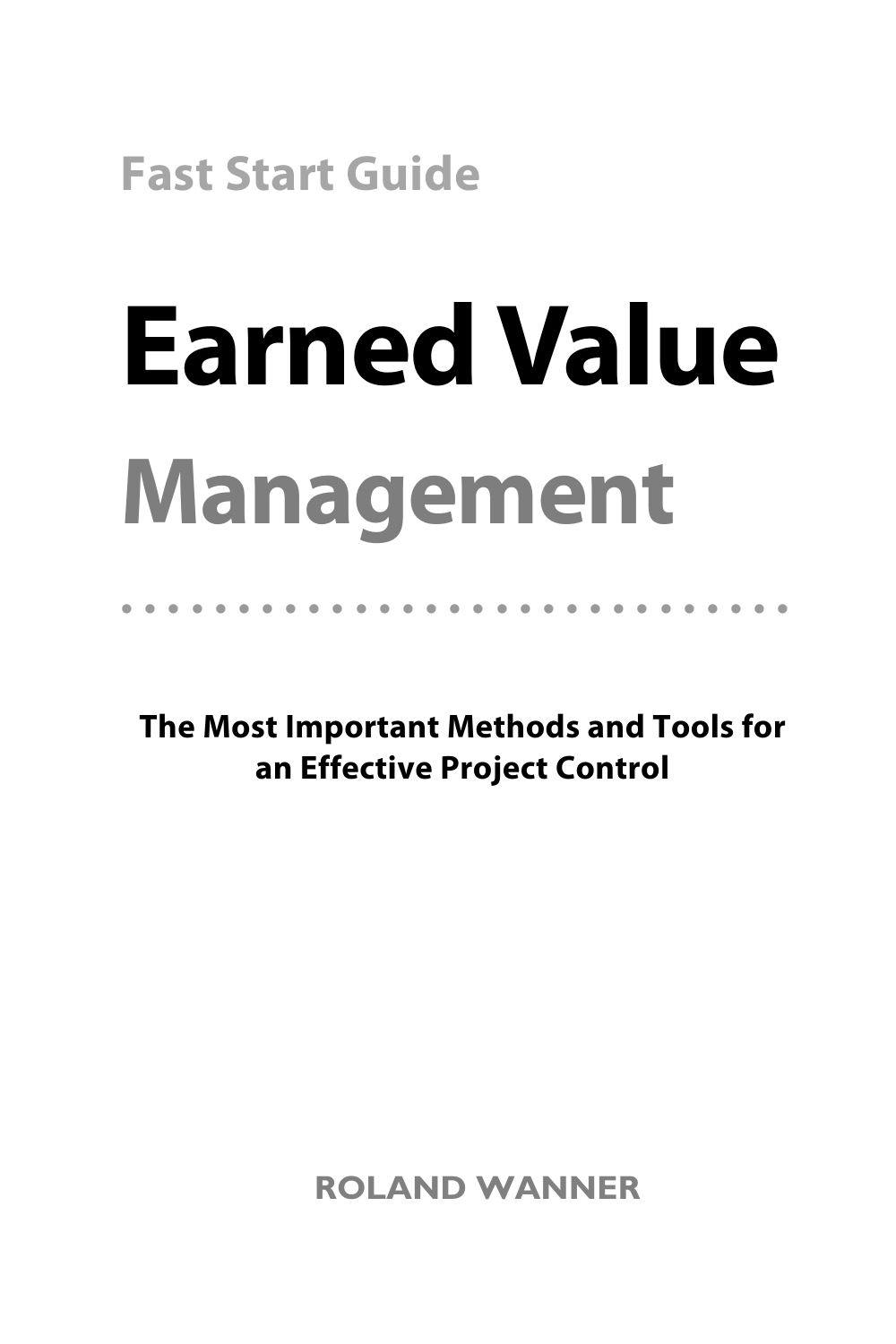**Author Contact:** Roland Wanner E‐Mail: info@rolandwanner.com Internet: www.rolandwanner.com



**Distribution:** Amazon

Proconis Publishing

#### **Disclaimer**

This book contains information about project management, projects, earned value management, project control, project performance, project planning & scheduling, project monitoring & control, controlling, pmi, pmbok, project financial analyst, project controller, software etc.

This publication is designed to provide competent and reliable information re‐ garding the subject matter covered. However, it is not intended as a substitute for legal or other professional services. Readers are urged to consult a variety of sources and professional expert assistance. While every effort has been made to make this book accurate, it may contain typographical and content errors.

For any questions or suggestions, please contact: info@rolandwanner.com

The information expressed herein is the opinion of the author and is not intended to reflect upon any particular person or company. The author and publisher shall have no responsibility or liability with respect to any losses or damage caused, or alleged to be caused, by the information or application of the information contained in this book.

Please note that software and hardware names used in the book as well as brand names and product names, e.g. PMBOK® Guide, of the respective com‐ panies are generally subject to trademark, brand or patent protection.

#### **Bulk Orders:**

Discounts on bulk orders of this book are available for your team or classroom. Please contact info@rolandwanner.com for more information

#### **Copyright © 2020 Roland Wanner**

All rights reserved, including those of partial reproduction as well as photomechanical and electronic reproduction.

### **First Edition**

ISBN: 979‐8614468132 V1.0 February 2020

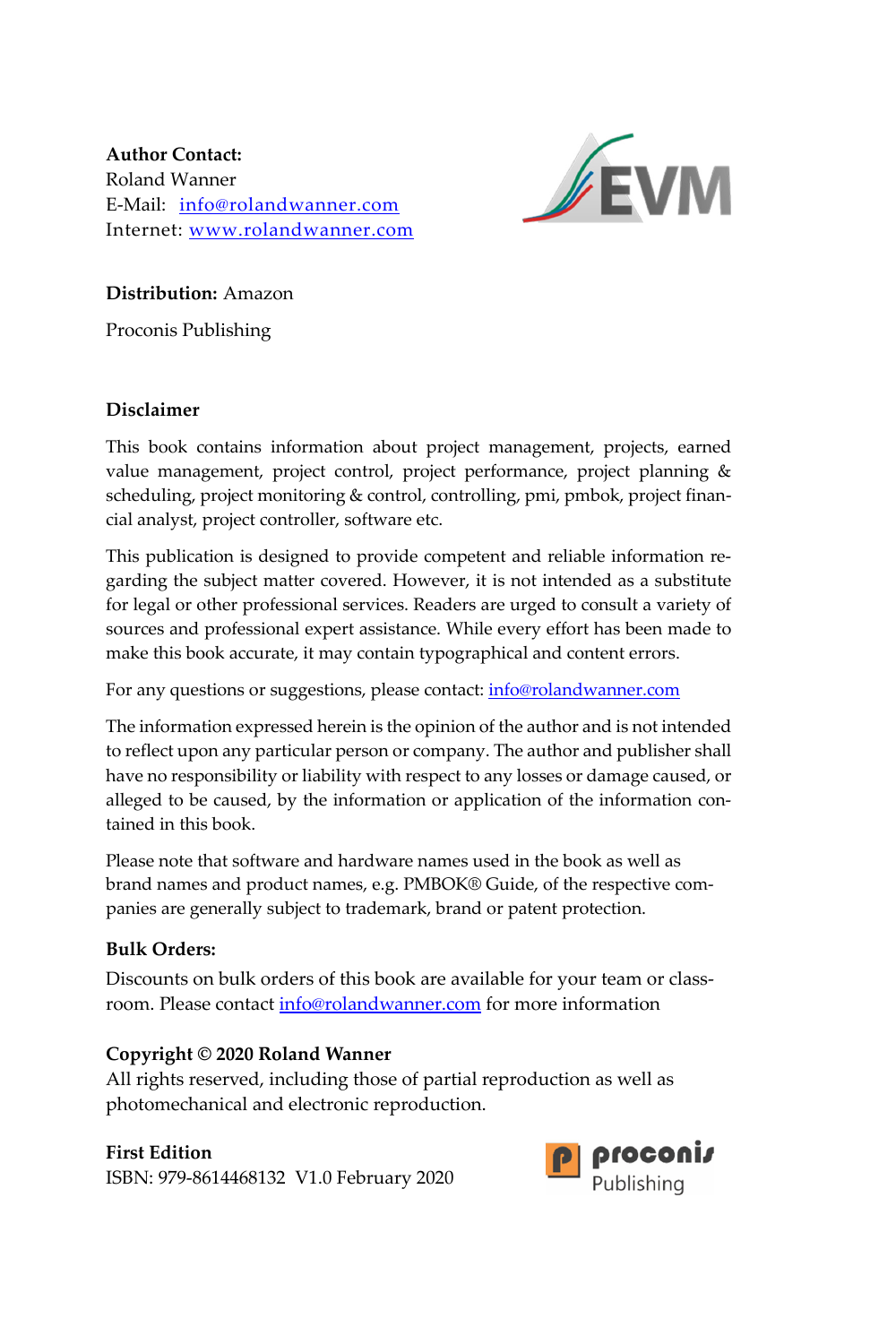### **Content**

| 1 | <b>Project Control Fundamentals</b>                        | 15 |
|---|------------------------------------------------------------|----|
|   |                                                            |    |
|   | The Three Basic Parameters of Project Management  18       |    |
|   |                                                            |    |
|   | From Management Accounting To Project Control20            |    |
|   | Project Control - More Than Just Management Accounting? 21 |    |
|   |                                                            |    |
|   |                                                            |    |
|   |                                                            |    |
|   |                                                            |    |
|   |                                                            |    |
| 2 | <b>The Genesis Of Earned Value Management</b>              | 29 |
|   | A New Management Methodology Emerges29                     |    |
|   |                                                            |    |
| 3 | <b>Why We Need Earned Value Management</b>                 | 35 |
|   | Projects Are a Risky Business for the DoD 36               |    |
|   |                                                            |    |
|   |                                                            |    |
|   |                                                            |    |
|   |                                                            |    |
| 4 | <b>What Is Earned Value Management?</b>                    | 49 |
|   | EVM is More Than Just a Few Key Performance Figures 49     |    |
|   |                                                            |    |
|   | Project Management Questions - EVM- Answers53              |    |
|   |                                                            |    |
|   | Example 1: The Farmer "Harvests" Earned Value  55          |    |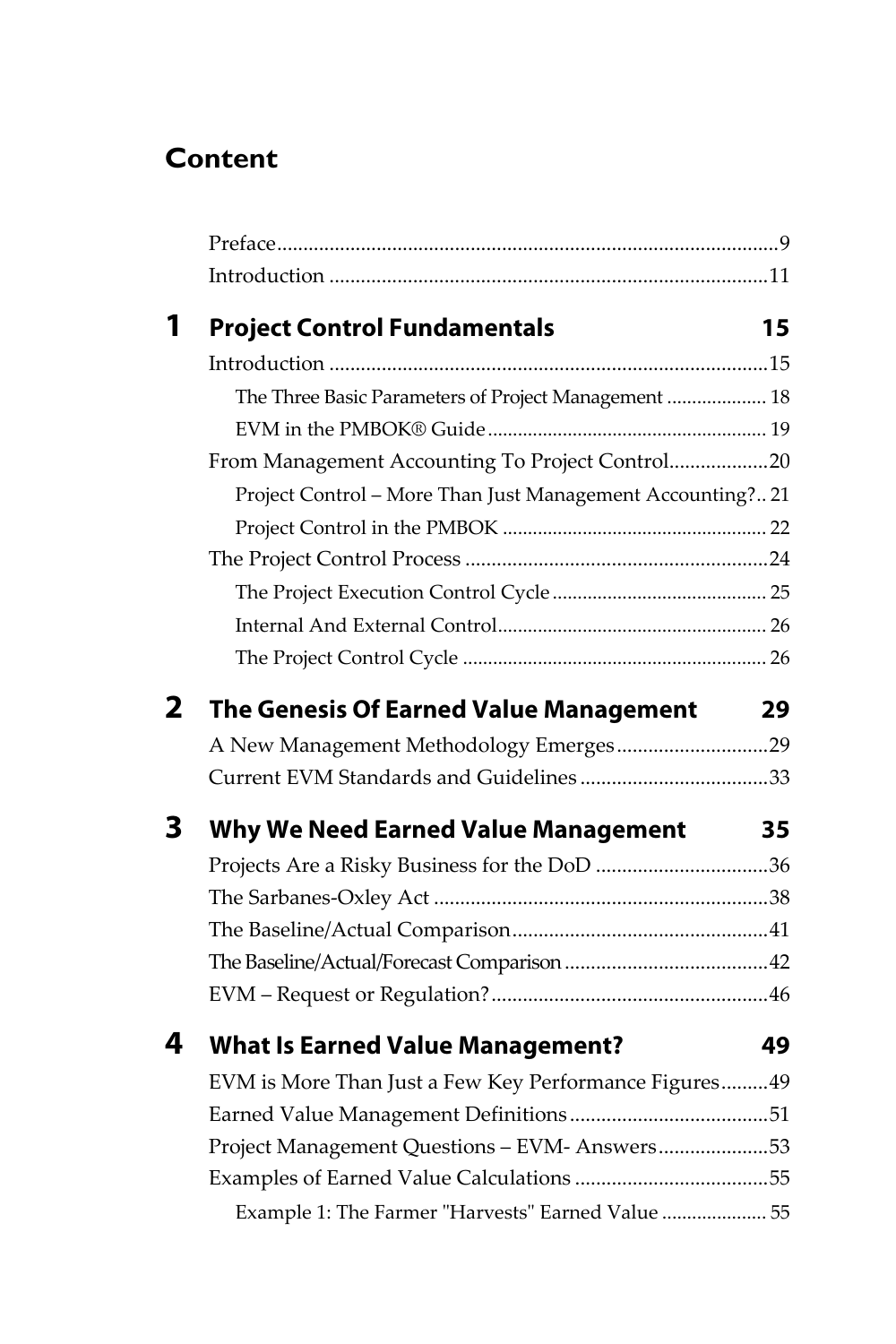| 5 | <b>Project Planning</b>                                 | 59  |
|---|---------------------------------------------------------|-----|
|   | Project Planning - The Basis for Project Execution 59   |     |
|   |                                                         |     |
|   |                                                         |     |
|   |                                                         |     |
|   |                                                         |     |
|   | The Work Breakdown Structure and Earned Value           |     |
|   |                                                         |     |
|   |                                                         |     |
|   |                                                         |     |
|   | Work Packages and Earned Value Management 75            |     |
| 6 | <b>Control Accounts and Budgeting</b>                   | 77  |
|   |                                                         |     |
|   |                                                         |     |
|   |                                                         |     |
|   | Management Reserve and Contingency Reserve 90           |     |
|   |                                                         |     |
|   |                                                         |     |
| 7 | <b>EVM Basic Performance Figures</b>                    | 95  |
|   |                                                         |     |
|   |                                                         |     |
|   |                                                         |     |
|   |                                                         |     |
|   |                                                         |     |
|   | Overview of the EVM Performance Figures and Formulas 99 |     |
| 8 | The Calculation of the Earned Value                     | 101 |
|   |                                                         |     |
|   | EV Methods to Evaluate Work Performance103              |     |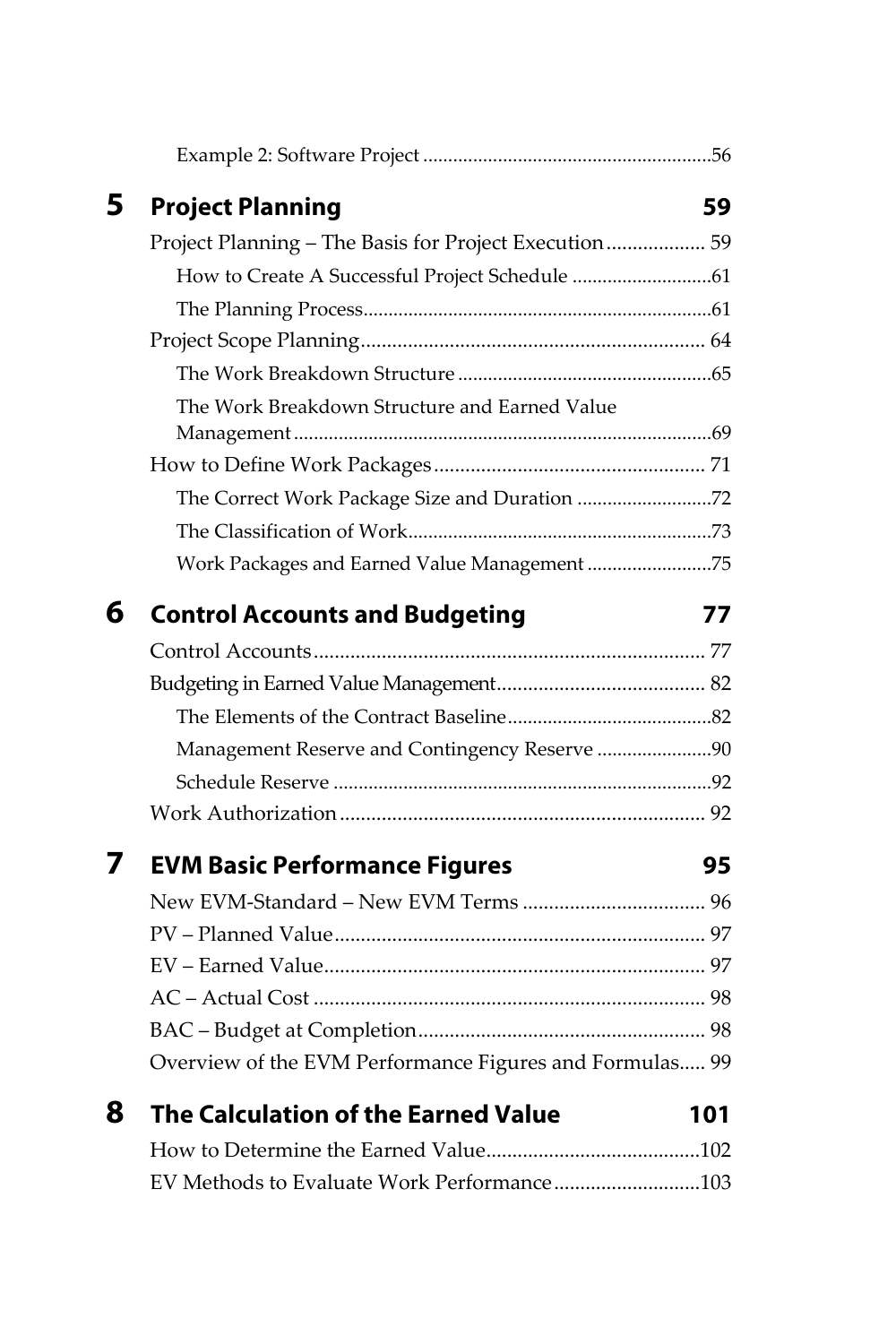| Percent Start/Percent Finish EV Method 50/50, 25/75, 80/20106 |  |
|---------------------------------------------------------------|--|
|                                                               |  |
|                                                               |  |
|                                                               |  |
|                                                               |  |
| Weighted Milestones with Percent Complete EV Method 112       |  |
| Units Completed EV Method (Physical Measurement) 113          |  |
|                                                               |  |
|                                                               |  |
|                                                               |  |

# **9** Project Monitoring

| ۰. |
|----|
|----|

### **10** Project Forecasts **127**

| Forecasts - an Effective Management Tool127                 |  |
|-------------------------------------------------------------|--|
|                                                             |  |
|                                                             |  |
|                                                             |  |
|                                                             |  |
| What Is the Degree of Completion of the Overall Project?138 |  |
| Relations Between the EVM-Performance Figures139            |  |
| EVM and Risk Management Generate Synergies141               |  |

# **11 Project Reporting 143**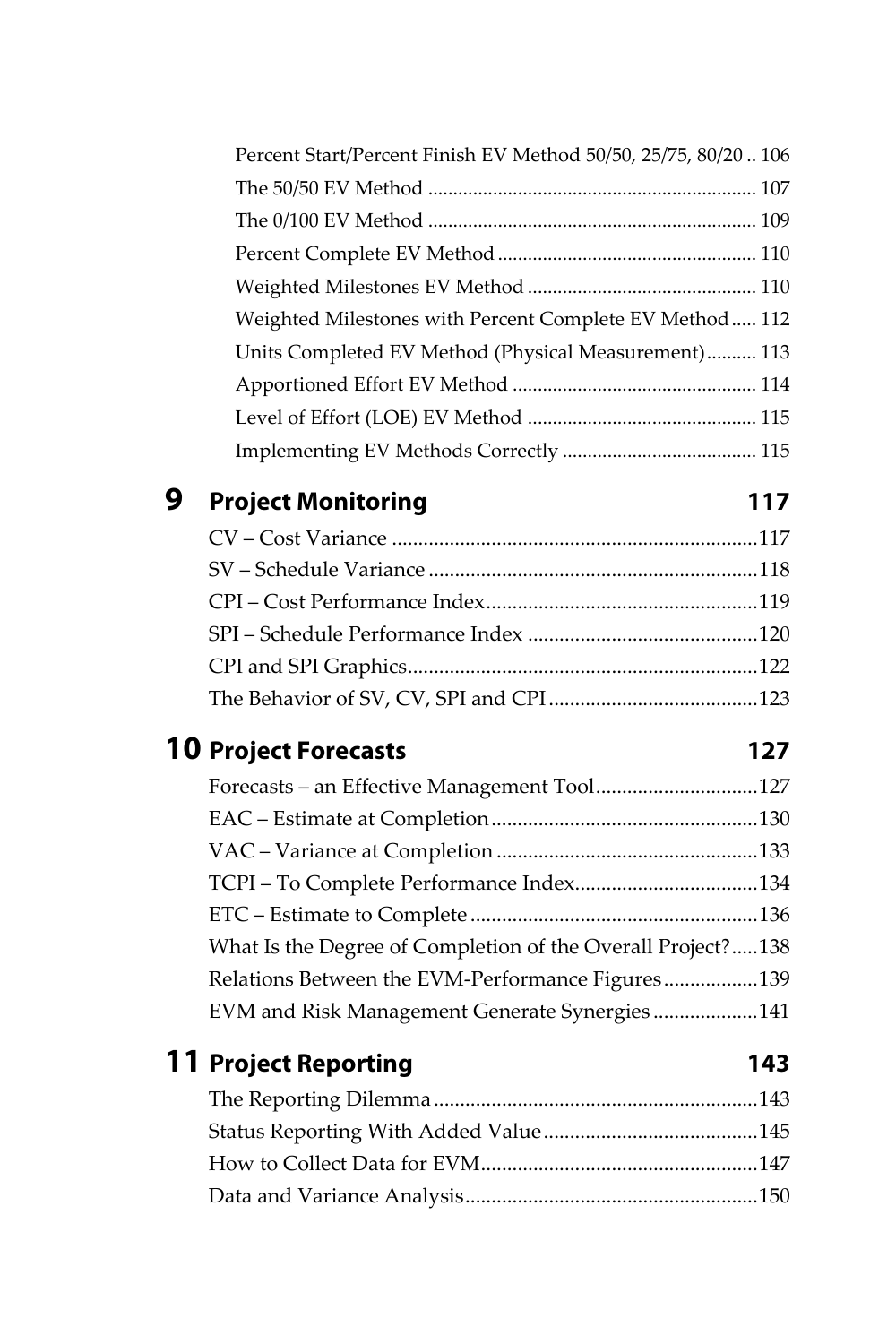| EVM Graphics Bring More Transparency156               |     |
|-------------------------------------------------------|-----|
| EVM Reporting for Contracts of the U.S. Government158 |     |
| When Shorter Reporting Cycles Are Meaningful 160      |     |
|                                                       |     |
| The Earned Value Management System Criteria166        |     |
| <b>12 Implementing Earned Value Management</b>        | 173 |
|                                                       |     |
|                                                       |     |
| The Most Important Points When Implementing EVM176    |     |
|                                                       |     |
| 13 Appendix                                           | 181 |
|                                                       |     |
|                                                       |     |
| Agile Projects with the U.S. Government 183           |     |
|                                                       |     |
| Agile EVM Delivers the Required Transparency 183      |     |
|                                                       |     |
|                                                       |     |
|                                                       |     |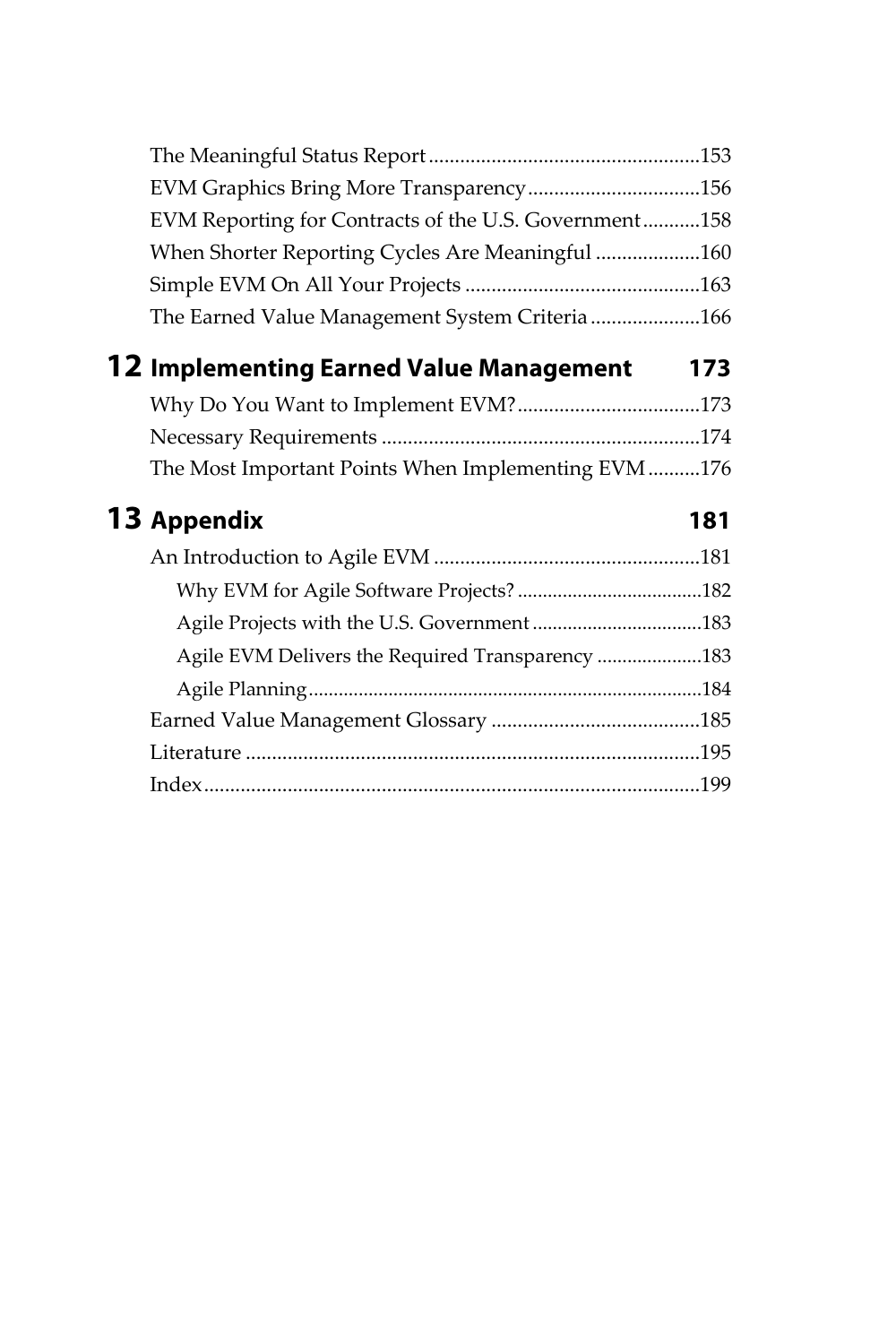*Using Earned Value Management, you will receive an extremely powerful project control tool, which will detect problems very early and deliver meaningful forecasts about the final project cost and end date.* 

*However, Earned Value Management is not a substitute for good project management—or a good project manager!*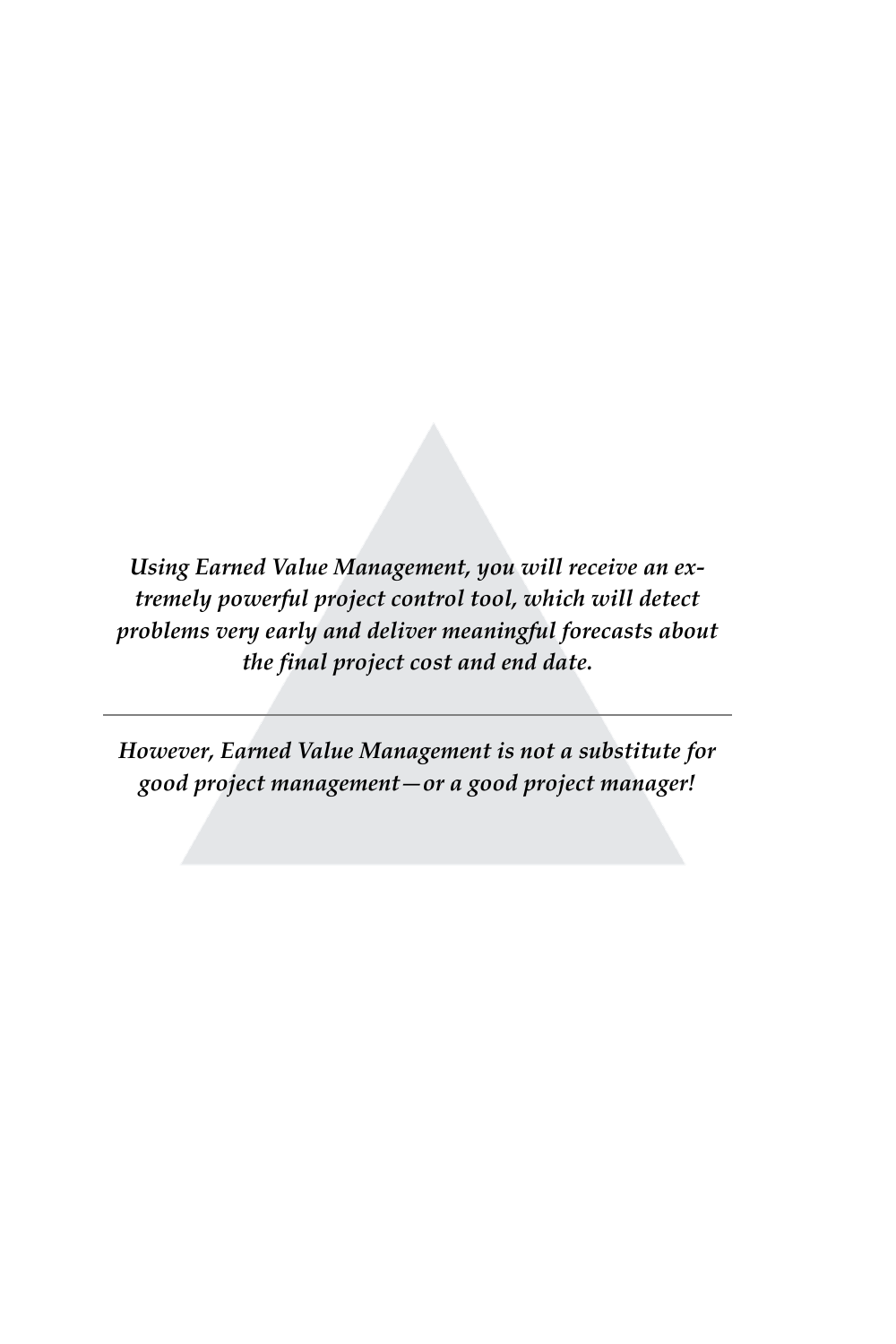# **Preface**

elcome to the *Earned Value Management Fast Start Guide*. Several years have passed since my first book on Earned Value Management (EVM) was published in 2007. Since then, a lot has changed in the field of project management. In the last 10 years, Agile Project Management has also made a breakthrough at least in software projects. **W** Se Va

Agile elements are also increasingly being used in "traditional" projects based on the waterfall model, which will certainly have a positive effect on their success. But without good project management and consistent project monitoring and control, the success rate of projects will not increase significantly— and there is still a lot of work to do in this respect. With Earned Value Management, you will re‐ ceive a tool that has impressively demonstrated its effectiveness over the past decades.

In this book I will first give you a brief introduction to the project control and planning process. This provides you with a solid basis for a better understanding of the detailed explanations about Earned Value Management and its requirements in the next chapters.

Then, you will receive a comprehensive description of Earned Value Management. This includes the requirements for project plan‐ ning and budgeting when using EVM, as well as a detailed descrip‐ tion of the specific EVM key figures and their application with the Earned Value methods.

You will then learn how to use EVM key figures to create mean‐ ingful project forecasts and what you should pay attention to when reporting with EVM. Finally, I will give you detailed instructions on how to successfully implement EVM in your company.

The content of the book is supported by more than 50 figures which will help you understand what you have read even better. A comprehensive glossary and index will help you quickly find explanations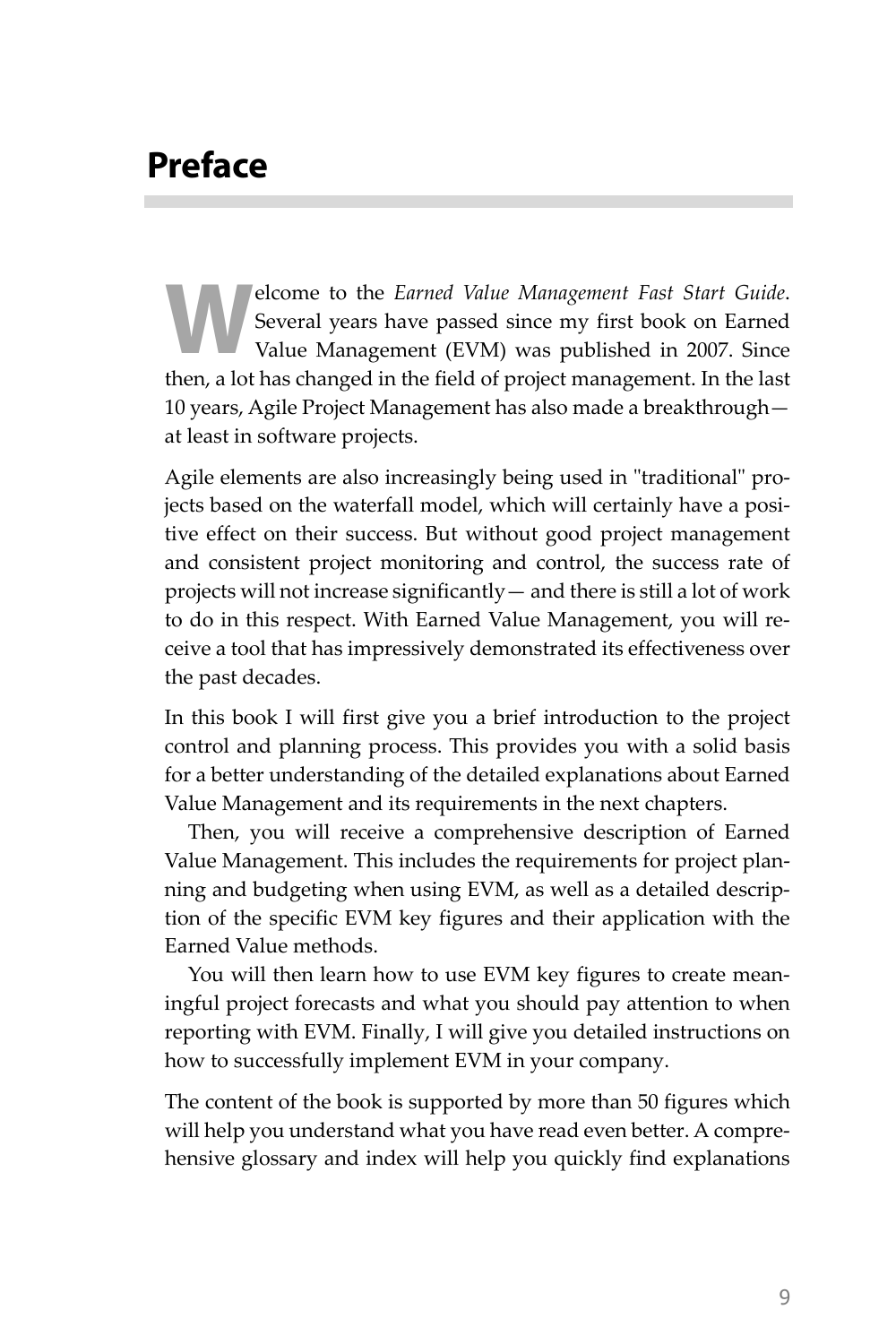to specific terms and content. With this book you lay the foundation for your next projects to be even more successful.

### **Who Was This Book Written For?**

As a buyer of this book, you probably already have some experience in project management. However, in this book you will learn all the additional elements of effective project monitoring and control with Earned Value Management.

This book is an indispensable tool for project managers, program managers, project controllers (project financial analysts) and project portfolio managers, who want to make their project controlling even more effective. In addition, it is a comprehensive training and refer‐ ence book for everyone who wants to take an important step forward in project management.

With this book, you will receive the best preparation for the Earned Value Management questions in the PMI PMP® certification.

### **Useful Information**

The basis for this book are the following standards:

- EIA-748, Standard for Earned Value Management Systems
- PMI, PMBOK<sup>®</sup> Guide Sixth Edition, 2018
- PMI, The Practice Standard for Earned Value Management, Third Edition, Project Management Institute (2019)

For additional information, documents of the U.S. Department of De‐ fense (DoD) and Department of Energy (DoE) have been used.

This book focuses on individual projects and programs, not on the controlling of project portfolios.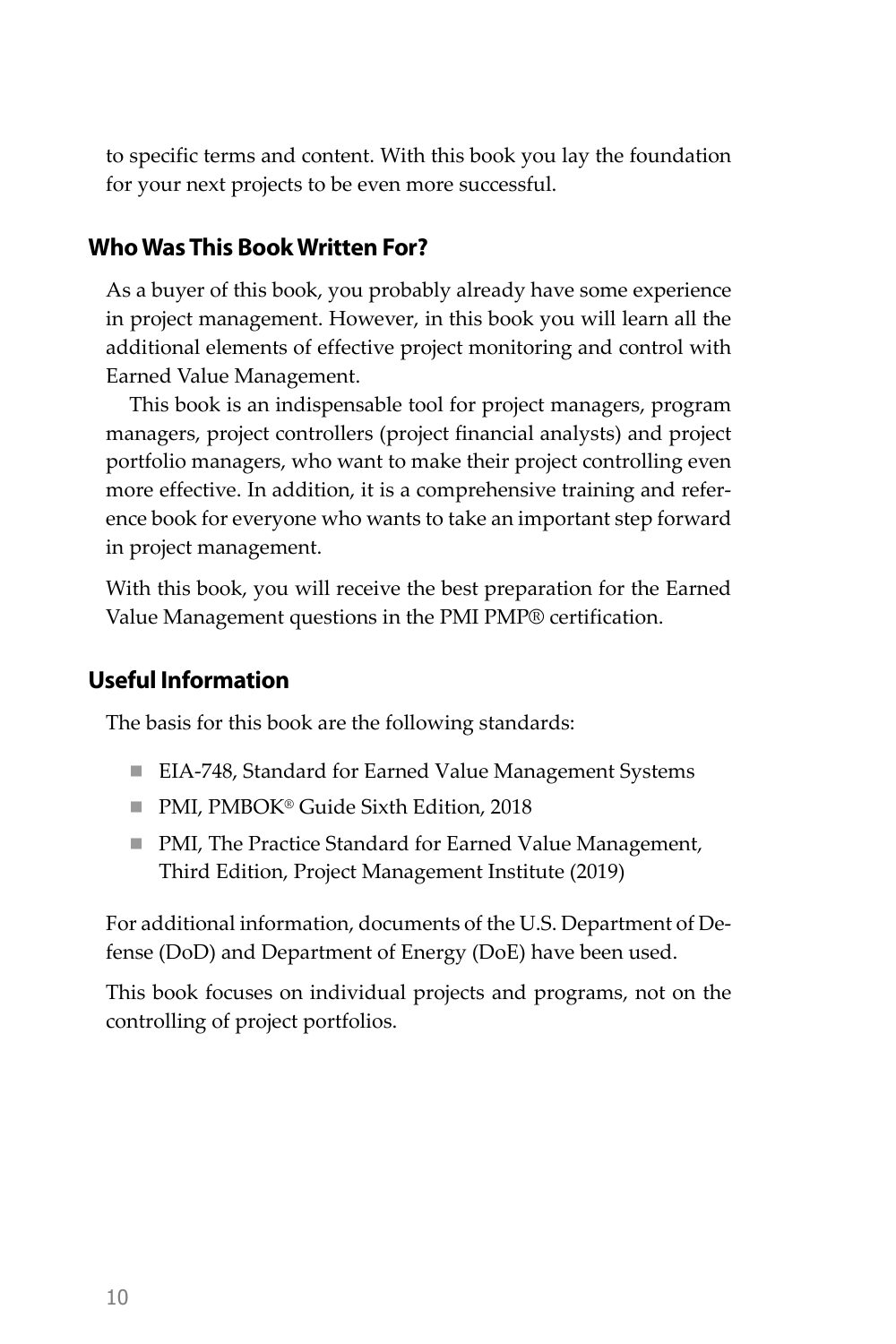# **Introduction**

oo many government and commercial projects fail. Every year, more than 70% of all projects end far above the defined budget, the planned deadline or they do not deliver the origioo many government and commercial projects fail. Every year, more than 70% of all projects end far above the defined budget, the planned deadline or they do not deliver the originally specified features or functions. More fail and are terminated. That is why every year, U.S. companies lose several billion dollars. This is probably not news to you.

Controlling and reporting project costs, schedules, technical pro‐ gress and risks is of ever increasing importance in project manage‐ ment. Earned Value Management (EVM)—now in use for several decades—has provided to be the most efficient project control meth‐ odology

Once the sole domain of the U.S. Department of Defense, EVM has now been in use for a long time, especially in commercial enterprises around the world. The distribution of EVM is also strongly promoted by the PMBOK® and the PMI PMP® certification.

In the early days, EVM was criticized, due to its inflexible and dog‐ matic approach. This was overcome in the last 25 years through de‐ velopments in international standards and adaption to the "real world" showing that the basic principles of managing projects with EVM are relatively easy to understand.

### **What Is Earned Value Management?**

Earned Value Management (EVM) is the best practice in project con‐ trol. It is a collection of methods with which you can effectively mon‐ itor your project and detect deviations from the plan data at an early stage. EVM provides you with objective values for project progress and early warning signals through trends and statistical predictions.

You already receive all the data EVM needs to deliver valuable re‐ sults through professional project planning and good project management.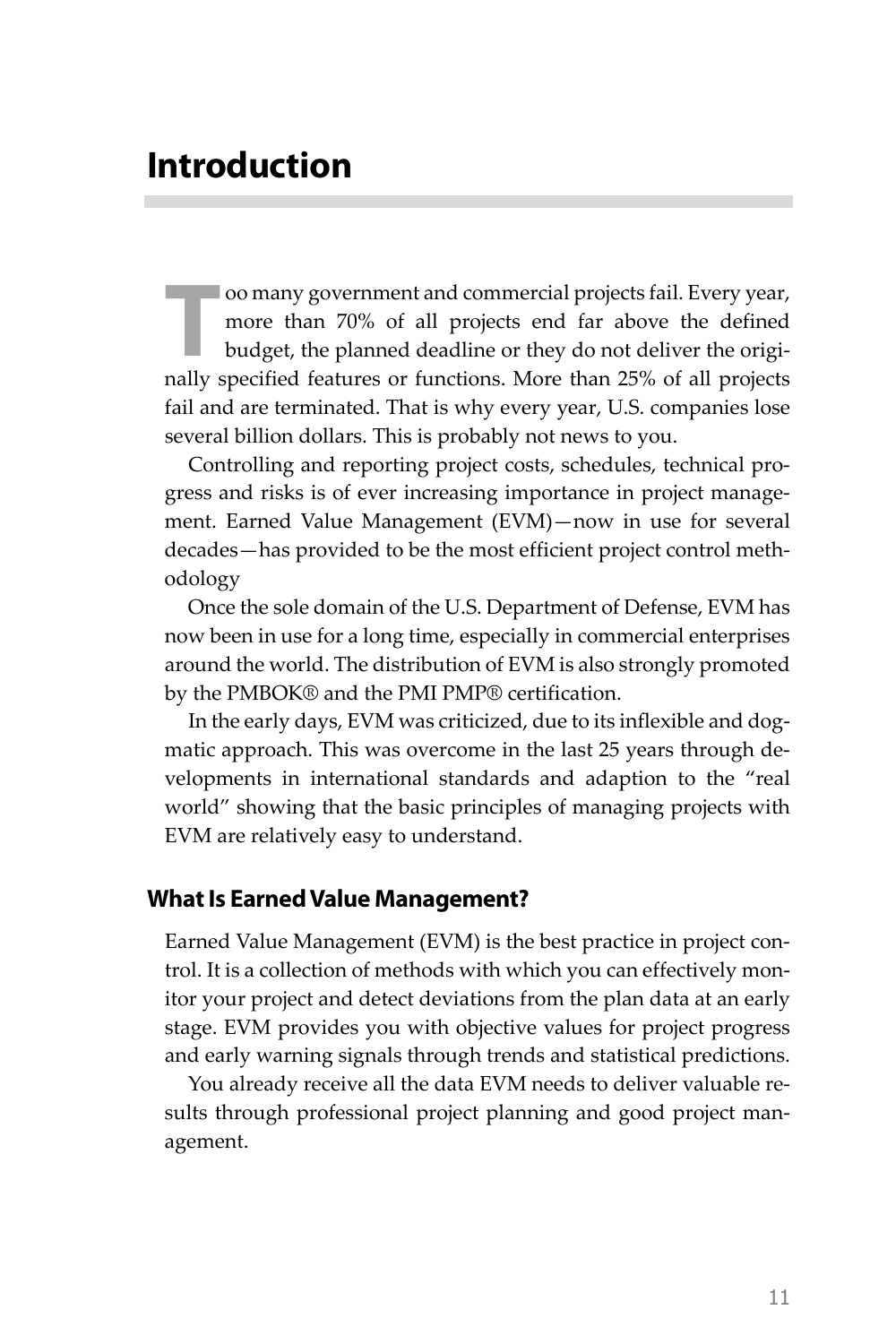### **What Questions Does Project Control Have to Answer?**

Successful project control gives answers to difficult questions, such as:

- The actual costs are lower than the planned costs. Does this mean that the project is working well or that it is behind schedule?
- The actual costs are higher than the planned costs and the project is half completed. What are the estimated costs of the project when it is completed?
- When will the project be completed?
- How efficiently are we using our time and resources?
- How much will the profit or the ROI be at project closure?

The traditional project cost analysis does not provide answers to these questions. It often deals only with the actual costs of completed work, compared to the planned costs or the budget. However, this comparison has a major shortcoming—the effective project perfor‐ mance is not considered at all. Earned Value Management, however, is a method for measuring, monitoring and communicating of the real performance of a project.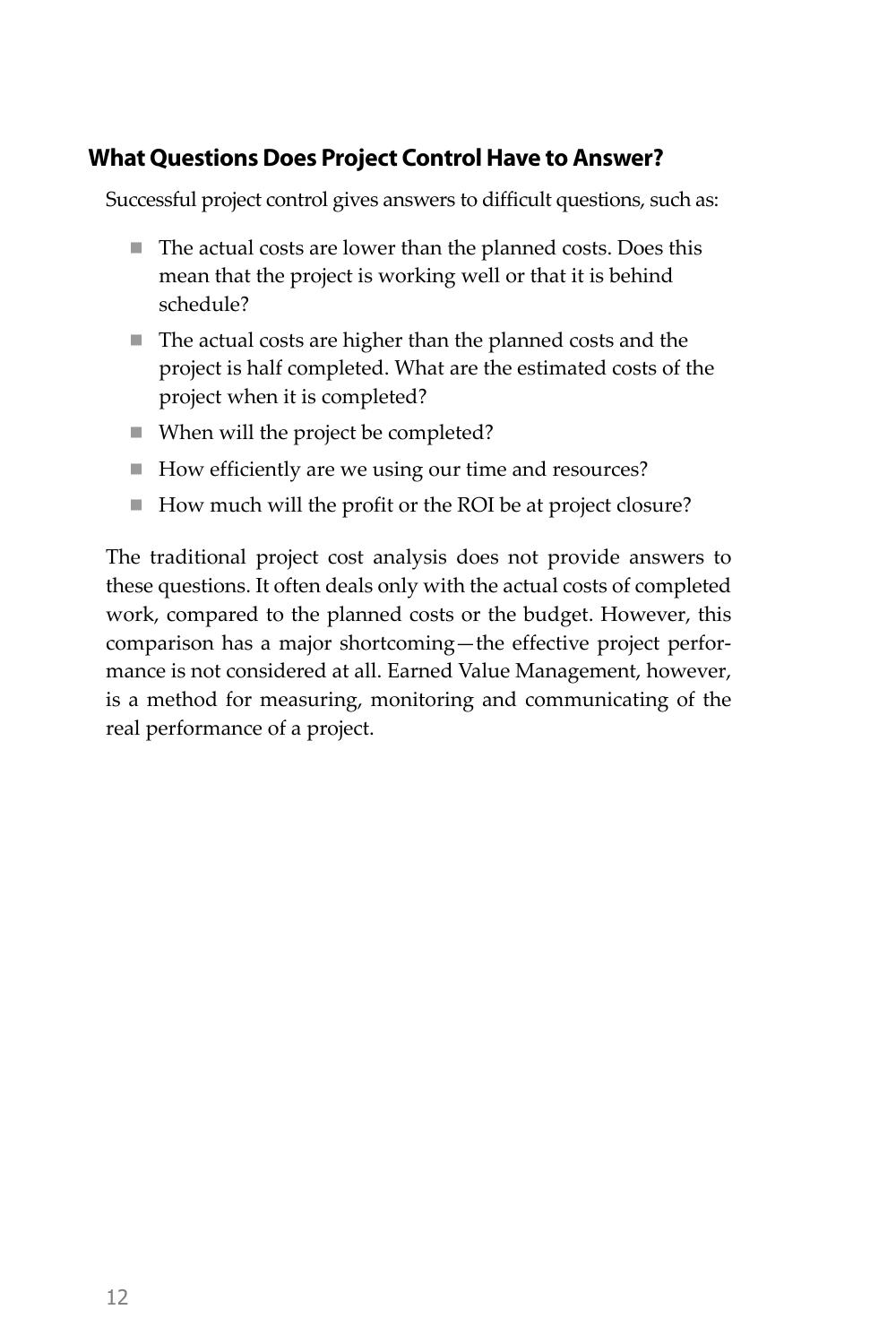### **Take Advantage of the Strengths of Earned Value Management**

With Earned Value Management, it is possible to calculate statistically the final project costs and the project´s completion date long be‐ fore project closure. Only results count—expenses are costs, but no result. This way, over‐optimistic estimates regarding actual project progress will be revealed quickly.

EVM performance figures disclose cost and schedule trends very clearly. If these deviate from planned data, it is possible to react early. This is a great strength of EVM, of which project managers and senior management should take advantage. Earned Value Management is a method that can be applied to virtually all types of projects and in any industry.

However, Earned Value Management is:

- not a tool for financial management
- not a substitute for good project management and good project leadership
- not a security for project success

### **Why Is EVM Not Used More Often?**

Earned Value Management is still rarely used outside large US Gov‐ ernment programs and the defense industry although it is the most effective cost management tool for projects and programs. There were several reasons for this:

- The alleged complexity of the surrounding methodology and processes
- The effort required for collecting the necessary input data and reporting
- The effort of integrating the results into other management-information systems

In the past, these reasons were partly an obstacle to the proliferation of EVM. However, in recent years, it has been recognized that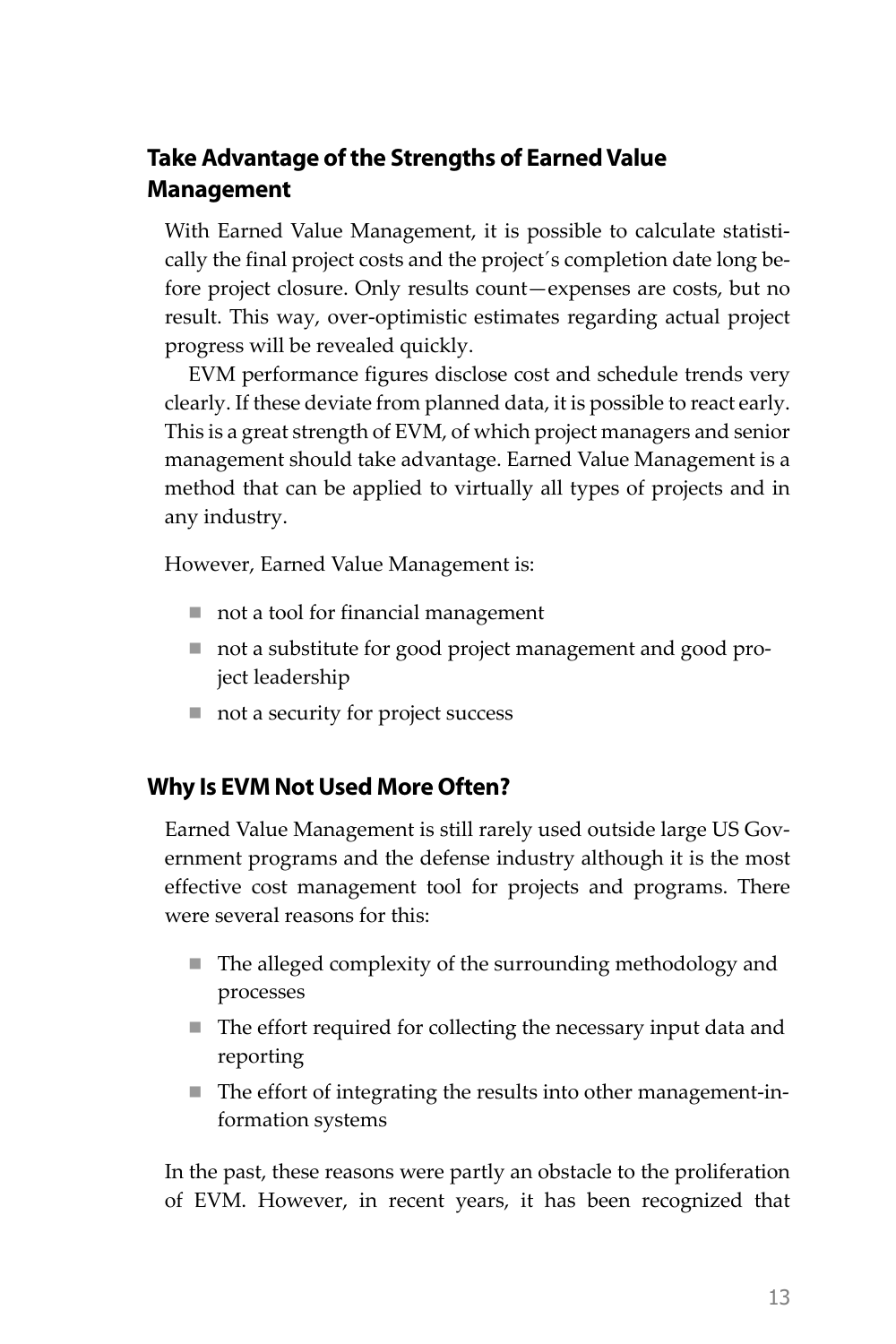excessive administration only costs and does not help. Earned Value Management, as it is practiced today, fits into any company that han‐ dles various larger projects and programs. Implemented to the ap‐ propriate extent and with good software support, EVM is an extraor‐ dinarily powerful tool that gives company management full trans‐ parency regarding costs and deadlines.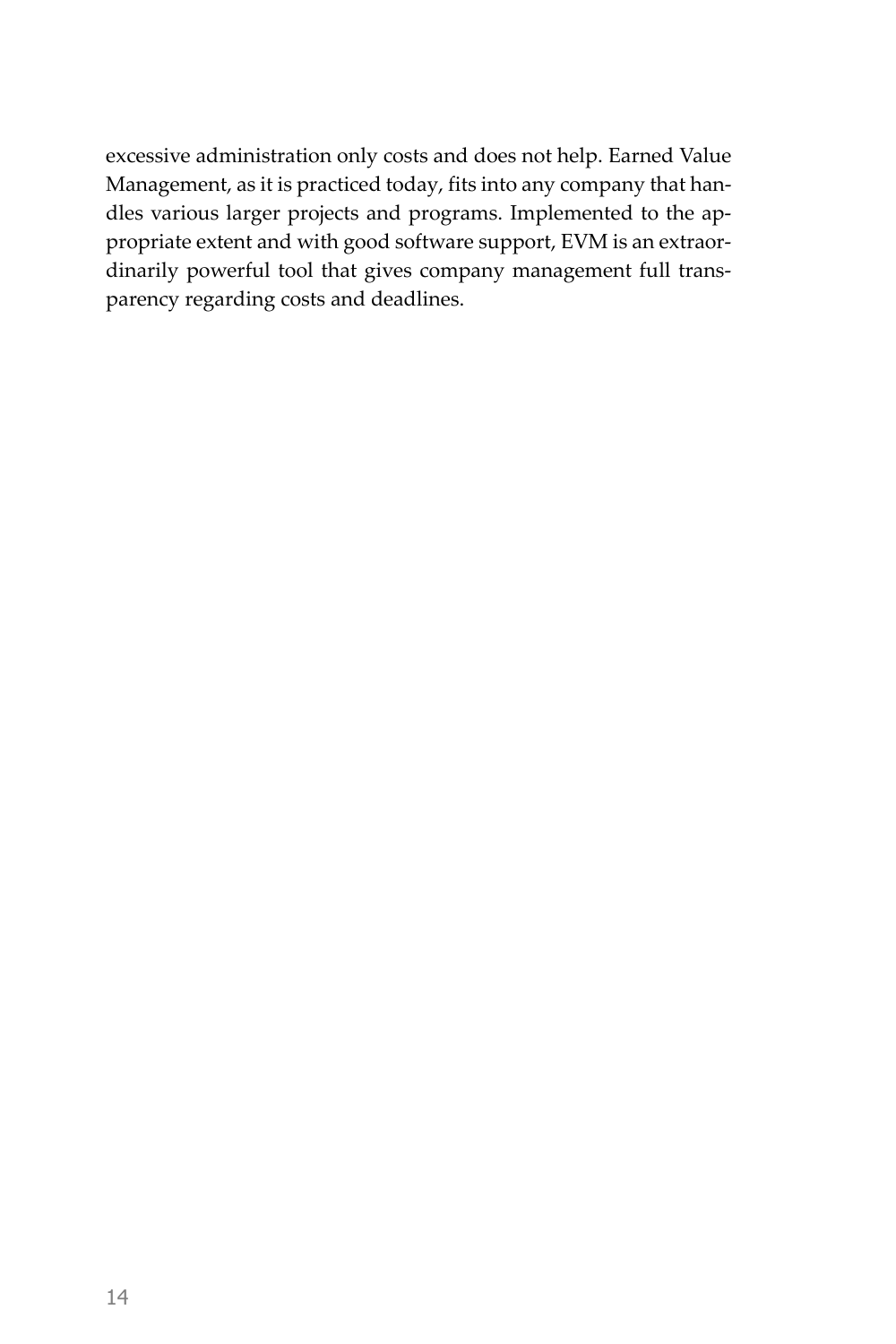# **Project Control Fundamentals**

n this chapter you will get a short overview of project control and what it includes. This foundation will help you when you explore individual areas of project monitoring and control with Earned Value Management during the course of this book. **I**

If you are not yet so familiar with project control, you should def‐ initely read this chapter. This chapter is also a good repetition for those who are already familiar with it, but it can also be skipped to get ahead faster.

# **Introduction**

Project control is the foundation for project success! Does this sound a little arrogant to you? When you have read this book, then you will surely agree with my opinion. Because the term "project control" is more than just pure number crunching as many people believe. Pro‐ ject control is a comprehensive leadership method that extends into personnel management and quality management.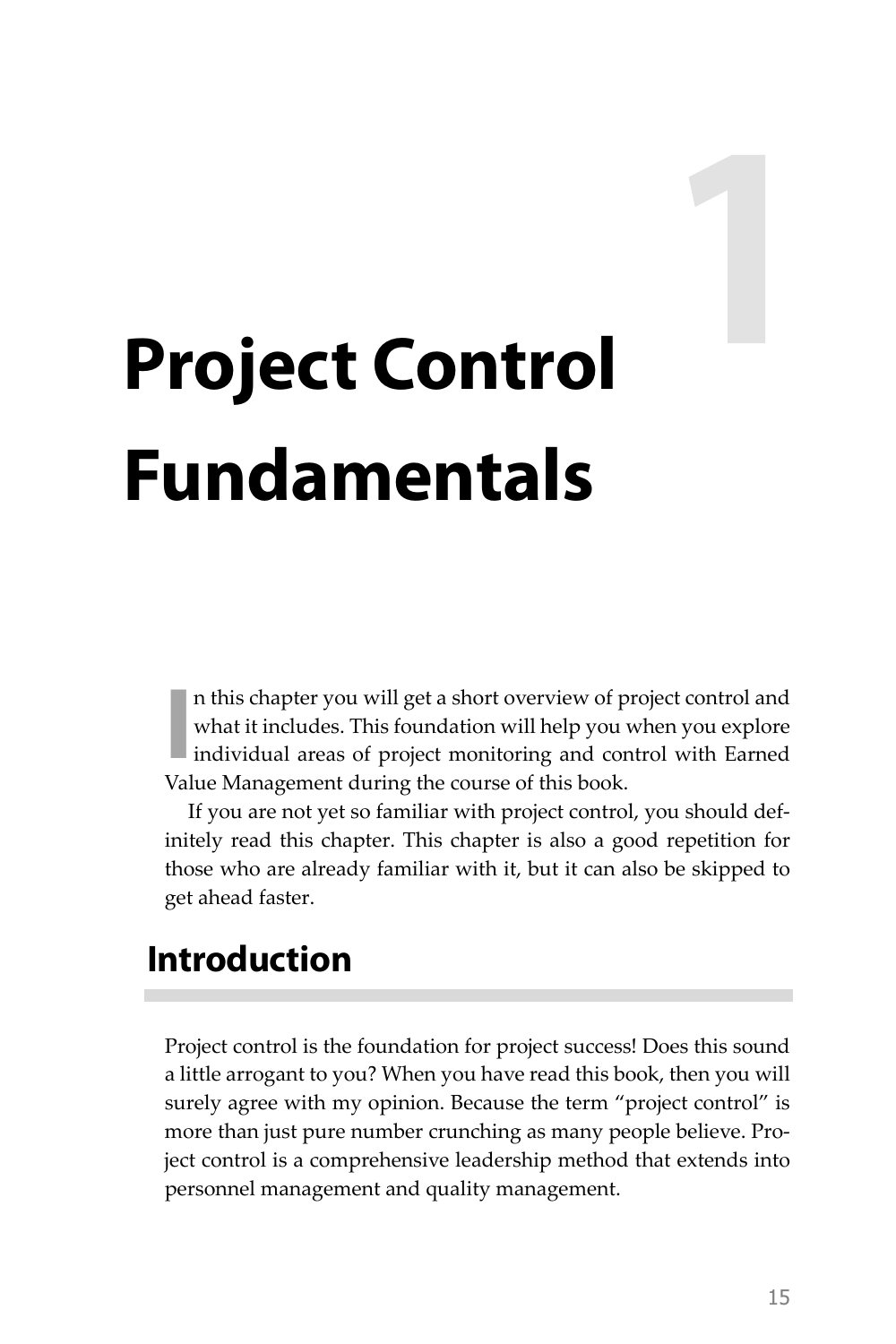What is project control all about? Roughly speaking, project control has the goal of systematically monitoring the project on the basis of a sound project planning to identify deviations from the planned val‐ ues as early as possible. The deviations should then be eliminated with effective measures so that the project returns to the planned course. You probably already know this. However, you can read in detail in this book what all this includes and how this is implemented in the project with Earned Value Management.

### **Project Control – A Crucial Task Of The Project Manager**

Project control is a key management activity of the project manager, which occupies more than 50% of his working time. Do you find this statement exaggerated? It canʹt be that much! But as you will discover in this book, project control is a comprehensive concept that covers many areas of actual project management.

### **Project Control Is More Than Just the Plan/Actual Comparison**

Many project managers, project sponsors and steering committees unfortunately do not know exactly which tasks project control covers and what benefits it has for their project. When asked what project control is, many project managers would give me the answer: "Pro‐ ject control? Yes, that's the PLAN/ACTUAL comparison that I do monthly, and the check I do to see that all work packages are completed at the planned time." That's how I would have responded 30 years ago as project manager greenhorn. Today I know that the pro‐ ject managerʹs work largely involves project control activities and that project control makes a significant contribution to the success of the project.

In this book you will learn which methods and techniques project control employs and how you can make your projects with Earned Value Management even more successful.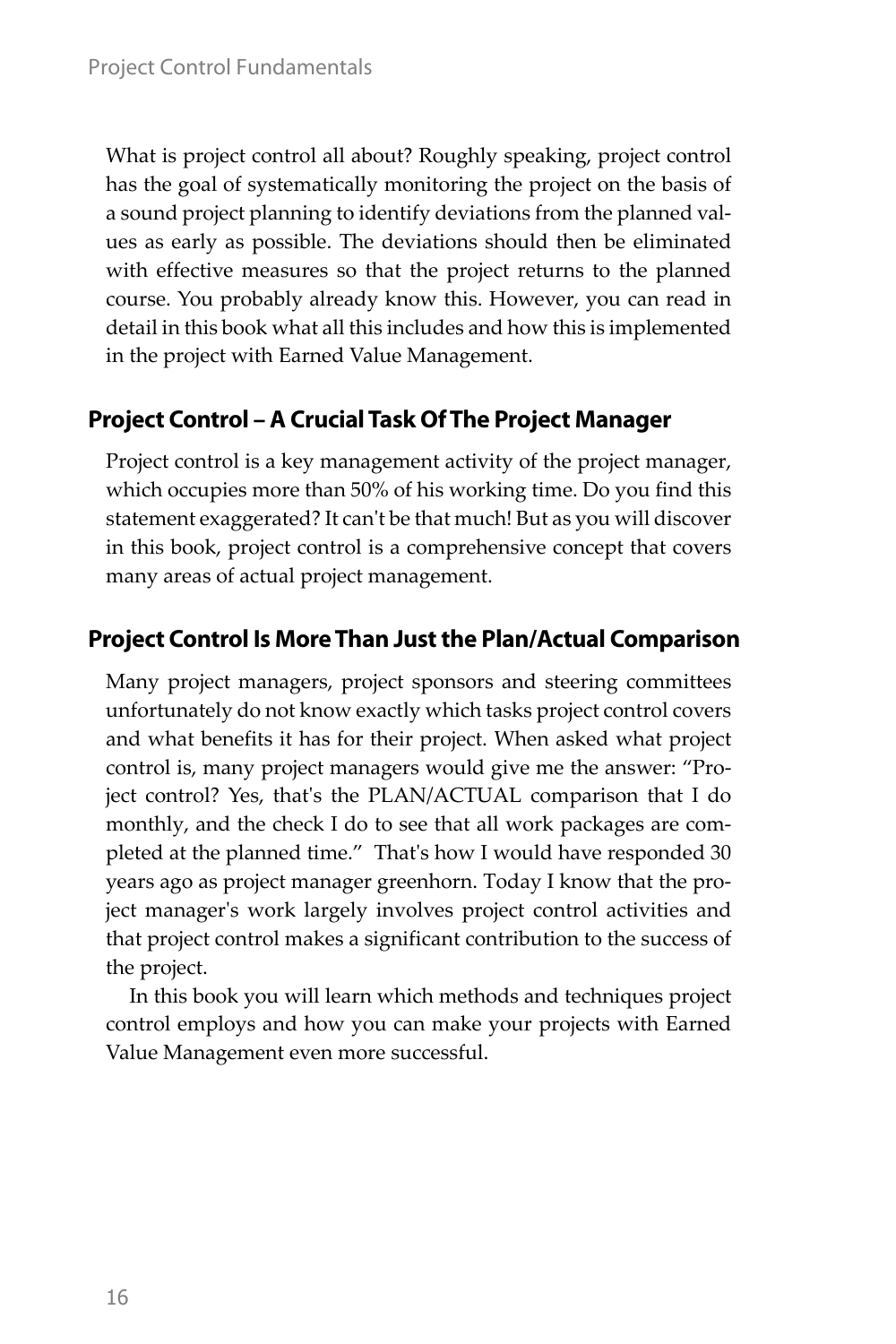### **The Project Controller – the Good Conscience of the Project Manager**

For smaller projects, project managers do the project control activities themselves. For large projects and programs, however, they are lucky if they are supported by a project controller, a project financial ana‐ lyst or a project office. This allows the project manager to concentrate even better on further project management activities and the im‐ portant stakeholder management.

Project controllers (or project financial analysts), with their very broad project control and project management knowledge, are a con‐ siderable help for project managers and, therefore, also become their "good conscience." If the project manager and project controller are a good team, then an important step toward a successful project is al‐ ready done.

Project control is management work! The project manager is al‐ ways responsible for project control—they will, however, gladly del‐ egate a certain part of it to their project controller.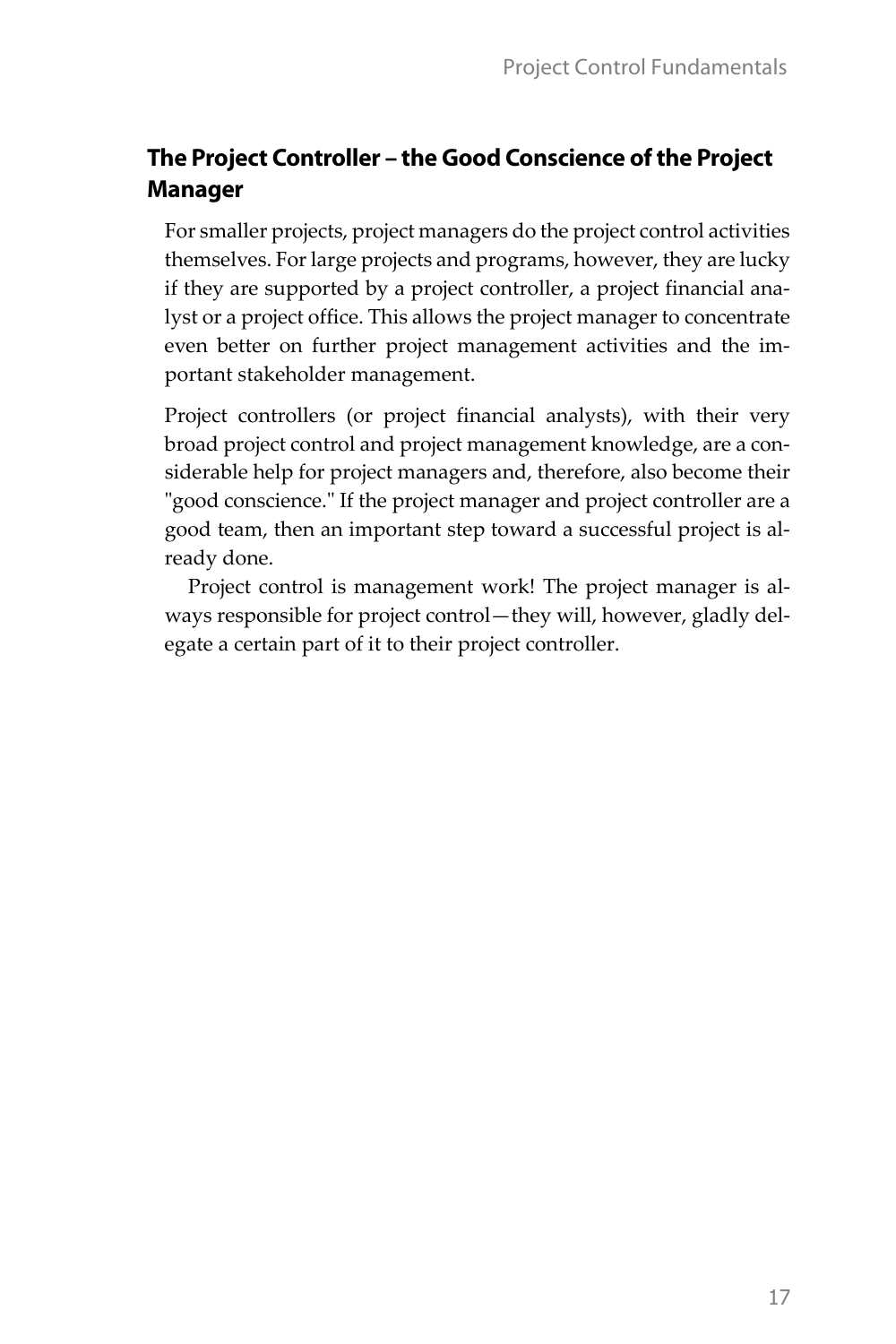# **The Three Basic Parameters of Project Management**

There are three important core parameters in project management: project scope, schedule and budget. These are also the most im‐ portant core parameters in project controlling. However, traditional project controlling very often does not take the project scope into account. Earned Value Management, on the other hand, provides met‐ rics that compare what was planned at a certain time at what cost and what was actually completed.

|                 | <b>Scope</b>                                  | <b>Schedule</b>                                                      | <b>Budget</b>                                                               |
|-----------------|-----------------------------------------------|----------------------------------------------------------------------|-----------------------------------------------------------------------------|
| Plan            | What are the<br>deliverables?                 | When are they<br>due                                                 | How much will it<br>cost?                                                   |
| <b>Progress</b> | What tasks have<br>been completed?            | How long has<br>it taken to<br>complete the<br>work<br>accomplished? | How much have<br>we spend to<br>complete the<br>tasks reported<br>finished? |
| Projection      | Will all project<br>specifications<br>be met? | When will the<br>project be<br>completed?                            | What is the<br>estimated total<br>cost at<br>completion?                    |

The following table shows the relationship between these core metrics and which questions these core metrics answer.

*Figure 1: Project Management Basic Parameters*

As you have read earlier, these are exactly the questions that EVM addresses and answers.

When you use EVM, you need to follow certain planning, monitoring and reporting procedures, especially when you work as a contractor for large corporations or government organizations. Basically, you are free to apply project management best practices such as PMBOK® GUIDE, PRINCE2, V‐Modell or other company‐specific metrics. Earned Value Management complements these standards perfectly or is even included in them.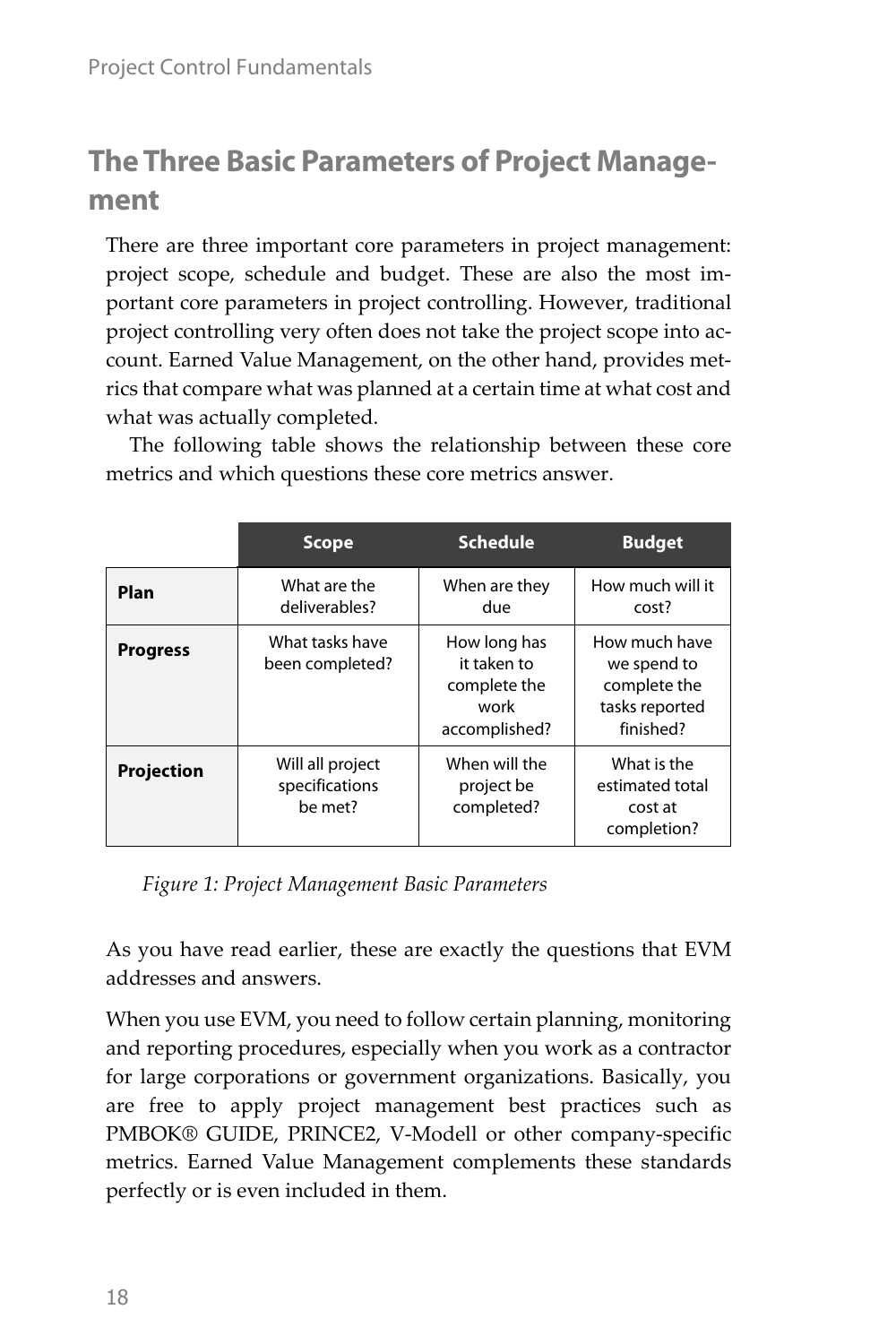# **EVM in the PMBOK® Guide**

The standards of Earned Value Management are outlined in the PMBOK® Guide Sixth Edition in Chapter 7.4.and are aligned with the Standard EIA-748 "Earned Value Management Systems (EVMS)".

The figure below shows you the relationship between EVM and the PMBOK® Project Management Process Groups and Knowledge Areas. Highlighted (X) are project management areas to which EVM is most applicable.

| Knowledge                                                | <b>Process Groups</b> |                 |                  |                                |                |
|----------------------------------------------------------|-----------------------|-----------------|------------------|--------------------------------|----------------|
| <b>Areas</b>                                             | <b>Initiating</b>     | <b>Planning</b> | <b>Executing</b> | <b>Monitoring</b><br>& Control | <b>Closing</b> |
| 4. Project Integration<br><b>Management</b>              | X                     | X               | X                | X                              | X              |
| 5. Project Scope<br><b>Management</b>                    |                       | X               |                  | X                              |                |
| 6. Project Schedule<br><b>Management</b>                 |                       | X               |                  | X                              |                |
| 7. Project Cost<br><b>Management</b>                     |                       | X               |                  | 7.4<br><b>Control Cost</b>     |                |
| 8. Project Quality<br><b>Management</b>                  |                       | X               | X                | Χ                              |                |
| 9. Project Resource<br><b>Management</b>                 |                       | X               | X                | X                              |                |
| 10.Project<br><b>Communications</b><br><b>Management</b> |                       | Χ               | X                | Χ                              |                |
| 11. Project Risk<br><b>Management</b>                    |                       | X               |                  | X                              |                |
| <b>12. Project Procurement</b><br><b>Management</b>      |                       | X               | X                | X                              | X              |
| 13. Project Stakeholder<br><b>Management</b>             |                       |                 | X                |                                |                |

*Figure 2: EVM and Project Management in the PMBOK®*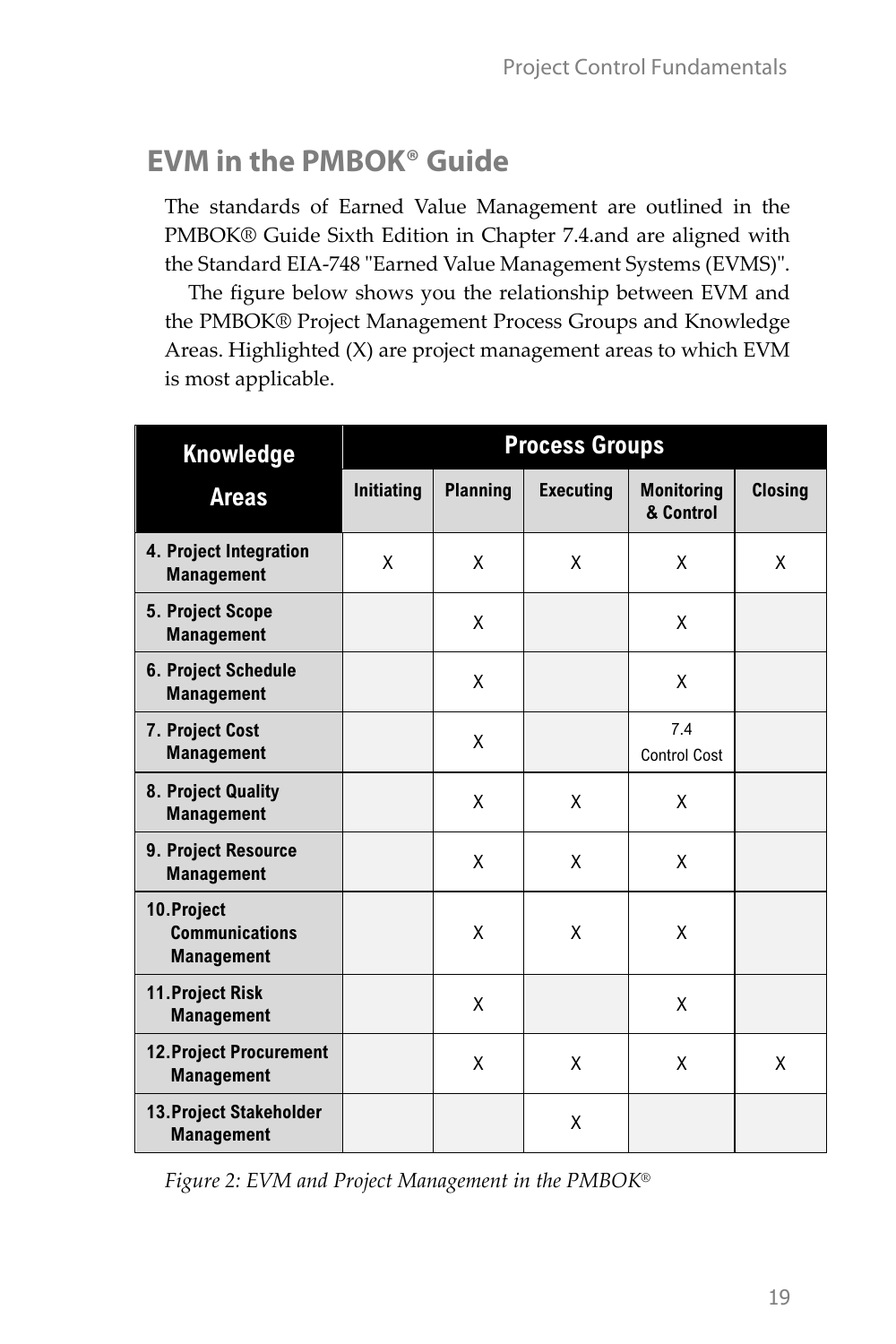# **From Management Accounting To Project Control**

There was a kind of controlling already 400 years B.C. in the Roman Empire, when Quaestors were responsible for the state treasury. Like most modern management methods, management accounting was first established in the United States. As the first large company, the "General Electric Company" created the position of a comptroller in 1882. Some years later, management accounting also came to Europe. Controlling is sometimes interchangeably used with Management Accounting as managerial functions and has to be considered as an independent concept. Controlling could be defined as follows:

> *Controlling is a forward‐looking system of planning, monitoring and control activities for the alignment of corporate events in terms of the achievement of corporate and profit goal.*

That means: Controlling is a comprehensive control and coordina‐ tion approach to support senior management and responsible man‐ aging bodies at the result‐oriented planning and implementation of business activities. If you break down the definitions of controlling to the activities of a controller, as a specialist in corporate planning and control, then you will obtain the following operational tasks:

- Analyzing internal and external factors that affect the profitability and liquidity of the company.
- Participating and consulting at planning and formulation of strategic business objectives. Organizing and coordinating operational sub‐planning.
- **Monitoring and comparison of actual business development** with the short‐, medium‐ and long‐term planning. Analysis of variance causes, recommendation of adjustment measures.
- Development and implementation of flexible, transparent methods for analyzing, planning and control.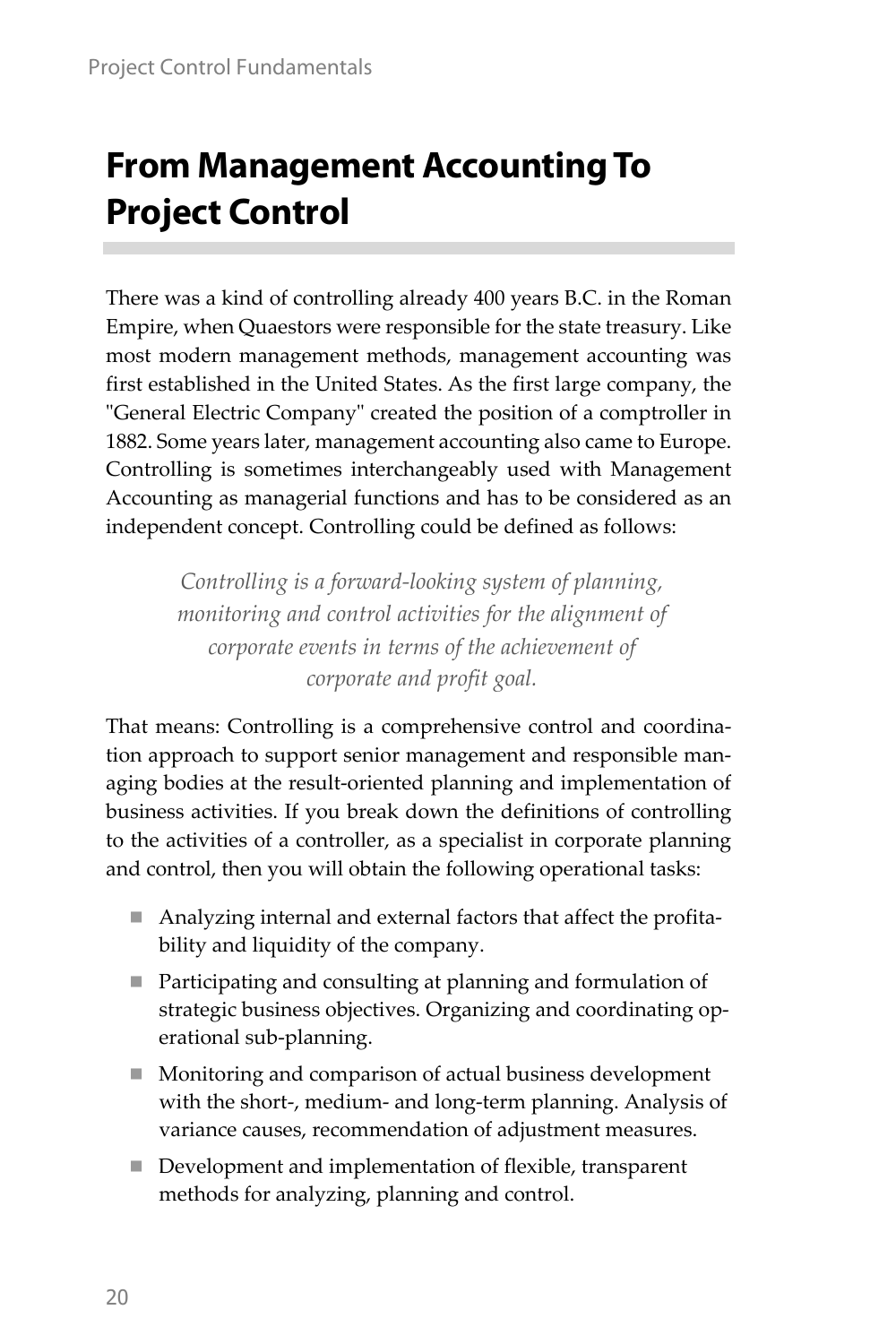An important task of the controller is to accompany the management teams in the formulation, agreement and tracking of planned objec‐ tives. The controller supports the respective managers for more secure decisions.

## **Project Control – More Than Just Management Accounting?**

Is project control "just" the implementation of "normal" management accounting on projects? This is the opinion of many companies. So unfortunately, their project control is often only a financial control of projects. Project control is more than just a financial control, which focuses on costs (Baseline/Target/Actual), budgets, depreciations and some other financial ratios—and this mostly for cost centers or investments.

Applying controlling to projects means to focus on the characteristics of the project: costs, deadlines, project progress, quality, risks, re‐ sources, changes, etc. Therefore, a project controller is for me more than a "project financial analyst" who only deals with financials.

Project control is an important managerial task in the project and its benefits are still often underestimated. Project control obtains an increasingly important role, not only at the individual project level, but also at the project portfolio level. At this level, too, it is important to plan, monitor and control a large number of projects within the company.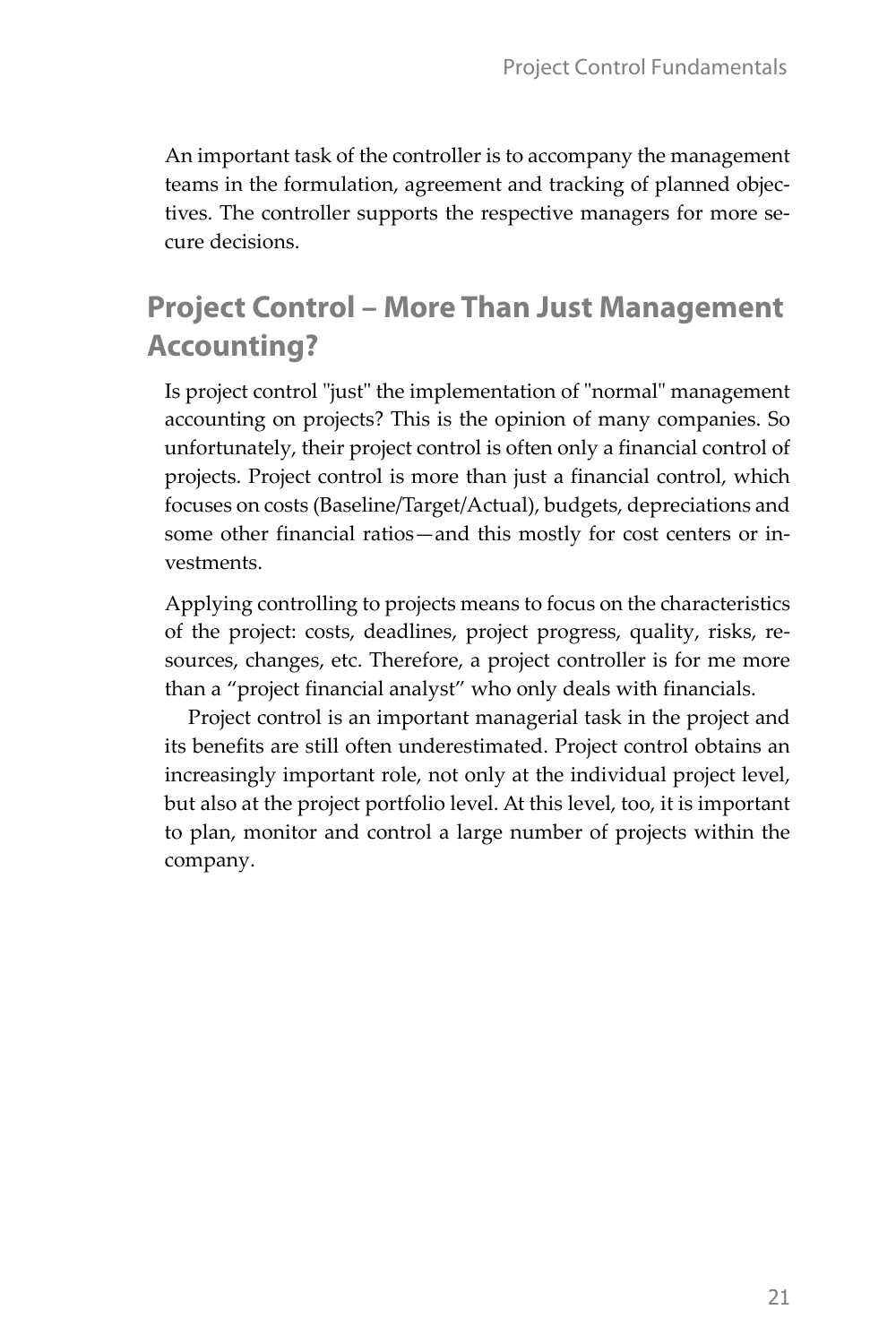# **Project Control in the PMBOK**

The comprehensive term "project control", as used in Europe, is not common in the Anglo‐Saxon language. You can also note this quickly if you deal a little further with the PMBOK of the PMI. There you will find only the definitions and descriptions on Planning, Monitoring and Control. This is then also notable in the basic concept of the PMBOK, which consists of "Project Management Processes" and "Project Management Knowledge Areas".

If a project consists of several phases, then you will find these Process Groups within each phase. That means, each phase has an Initiating and Planning Process, and in each phase something is created. Monitoring and Controlling will take place during each phase and each phase has a Closing Process.

In the following figure you can see how the different Process Groups overlap themselves during the project life cycle.



*Figure* 3: The Interaction between the individual "Process Groups" of the PMBOK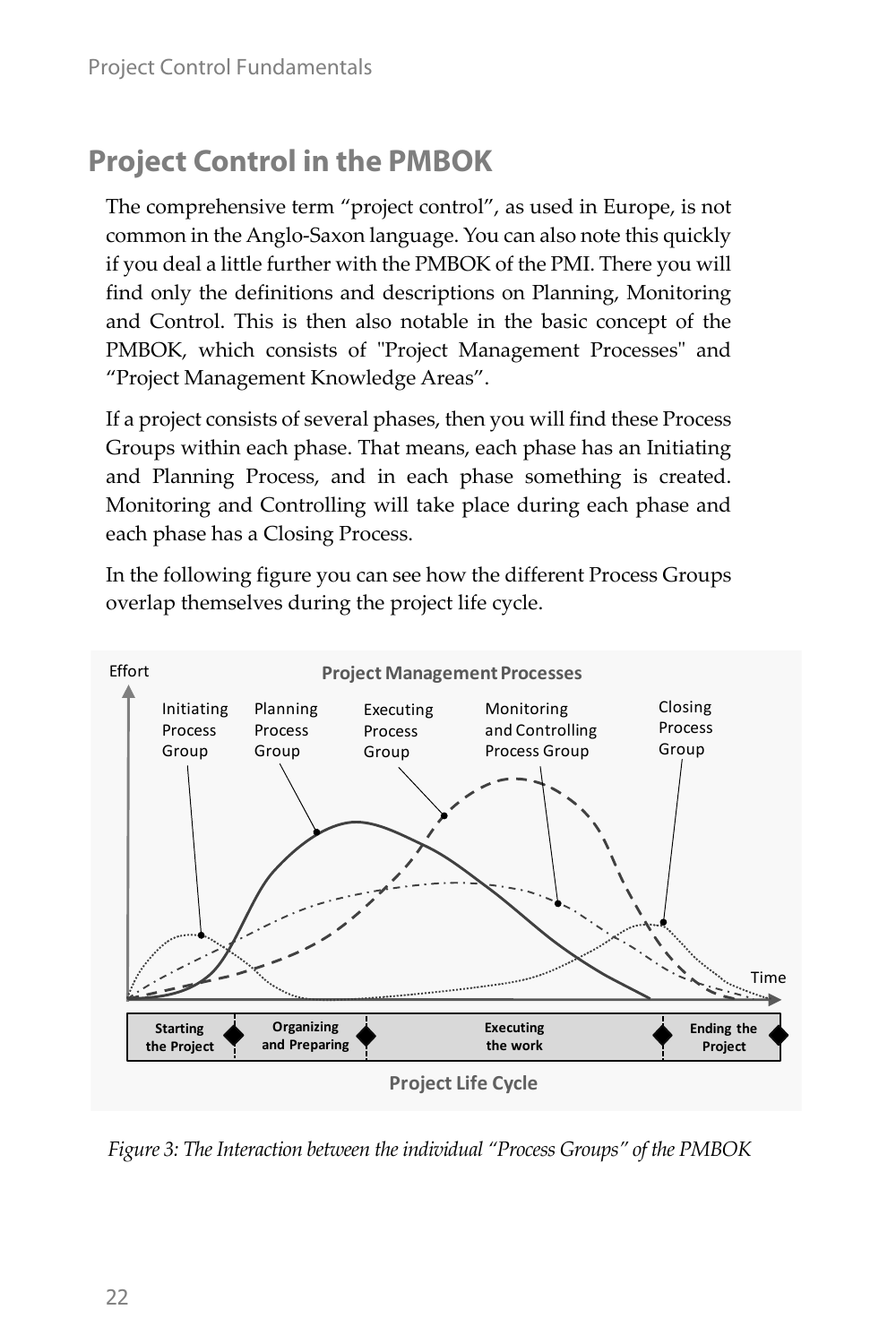The following ten project control activities of the *PMBOK® Guide Sixth Edition* are summarized in the "Monitoring and Controlling Process Group":

- Monitor and Control Project Work
- Perform Integrated Change Control
- Validate Scope
- Control Scope
- Control Schedule
- Control Costs (incl. Earned Value Management)
- Control Quality
- Control Resources
- **Monitor Communications**
- Monitor Risks
- Control Procurements
- **Monitor Stakeholder Engagement**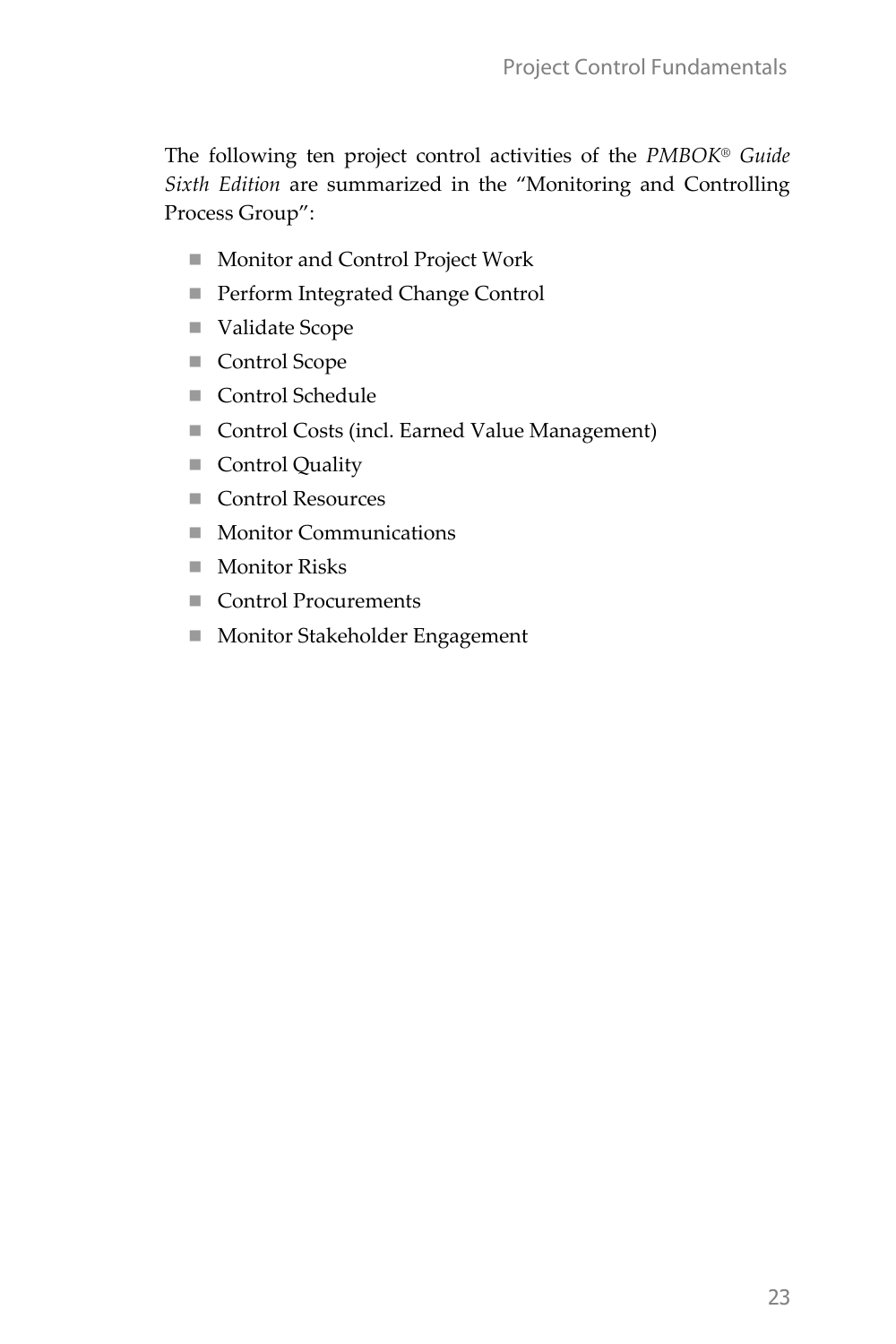# **The Project Control Process**

In the previous sections, you learned about project monitoring and control according to PMBOK. At this point, I want to summarize what project control consists of from the process perspective.

### **Project Planning:**

- 1. Project Implementation Planning
- 2. Project Scope Planning
- 3. Activity Sequencing
- 4. Resource Planning
- 5. Organization Planning
- 6. Project Cost Planning
- 7. Project Scheduling
- 8. Project Budget Planning

### **Project Monitoring:**

- 1. Collecting actual data, planned data and percentage of com‐ pletion at the status date
- 2. Analyze and document deviations

### **Project Control:**

- 1. Define and plan responses
- 2. Decide on responses
- 3. Delegate responses

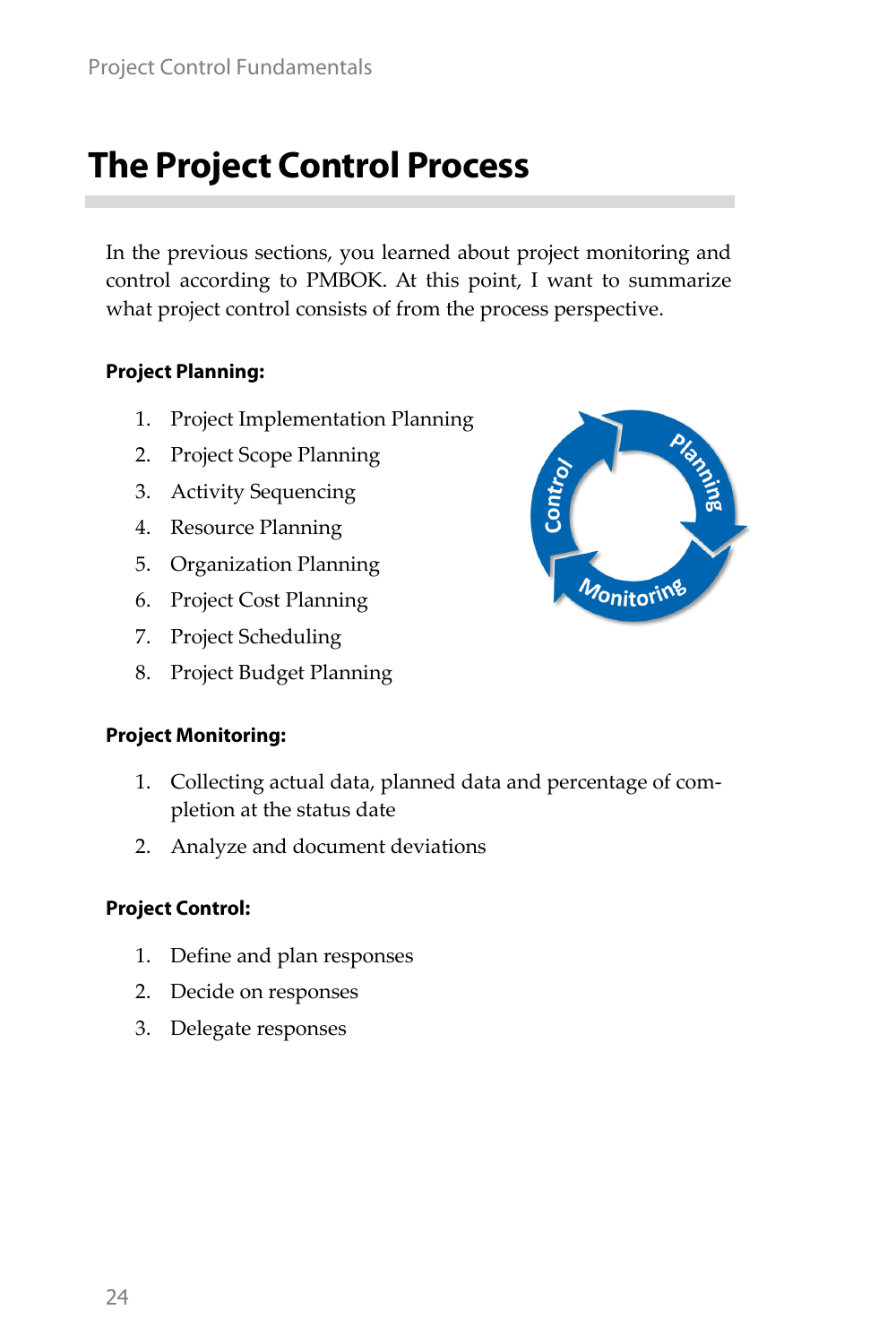# **PV – Planned Value**

The previously common term for the Planned Value was:

BCWS – Budgeted Cost of Work Scheduled

At all times during the project, the Planned Value describes the Budg‐ eted Costs of the Work Scheduled. It can only be determined from project planning. This means that it has a direct relation to the WBS. This means:

- Planned WBS  $$ =$  Planned Value  $$$
- $\blacksquare$  No WBS = No Planning = No Planned Value

The PV is the defined Baseline against which current project progress is measured. Once this baseline is defined, it is only changed if ad‐ justments to the project scope are necessary and authorized.

When you apply the Planned Value over the course of the project, you get the cost plan (tabular representation), the cost trend (histo‐ gram over time) or the cost baseline (cumulative costs over time).

# **EV – Earned Value**

The previously common term for the Earned Value was:

BCWP – Budgeted Cost of Work Performed

The Earned Value is the value of the work performed at a given time, based on the planned (budgeted) value for this work.

Evaluating the project according to Earned Value means that you do not evaluate it according to the Actual Costs incurred, but accord‐ ing to the Planned Costs (the Planned Value).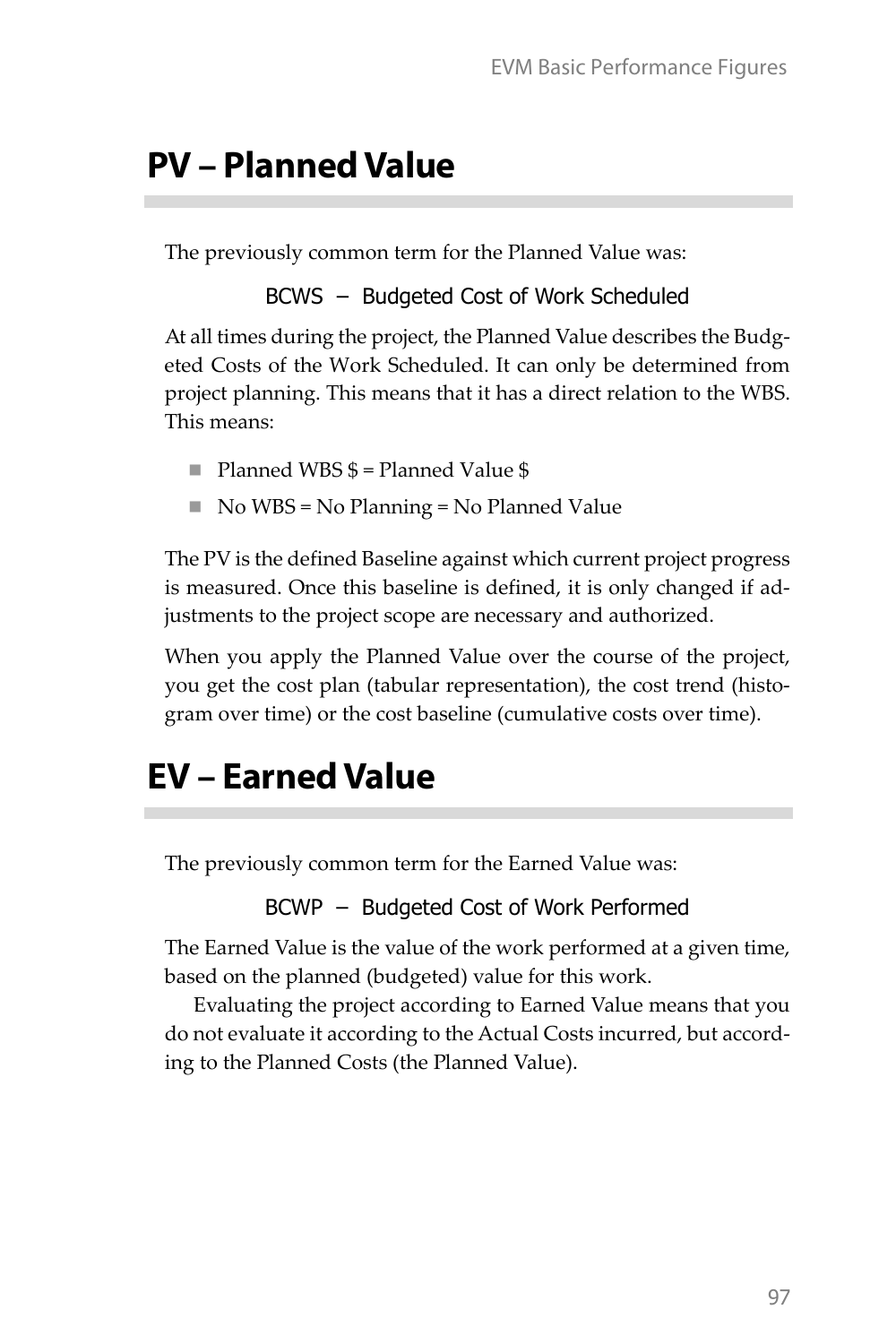# **AC – Actual Cost**

The previously common term for the Actual Cost was:

ACWP – Actual Cost of Work Performed

The Actual Cost corresponds to the actual incurred and recorded costs for the performed work up to the status date. The Actual Costs mostly derive from the accounting system of the company.

Depending on the reporting cycle of the project team members and the payment of supplier invoices, the Actual Cost may be overstated or understated. For larger balances, an evaluation adjustment has to be applied.

# **BAC – Budget at Completion**

The Budget at Completion (BAC) is an important element in the cal‐ culation of the Earned Value and the final project costs. The BAC corresponds either to the defined total budget for the program, the pro‐ ject, the Control Account or Work Package. The sum of the BAC´s, e.g. all Work Packages, Planning Packages and the Undistributed Budget results in the BAC of the project. If a work package is com‐ pleted, the Planned Value of the Work Package corresponds to the BAC of the Work Package.

The BAC is not an EVM basic performance figure, but is described here, because we need it in the following chapter.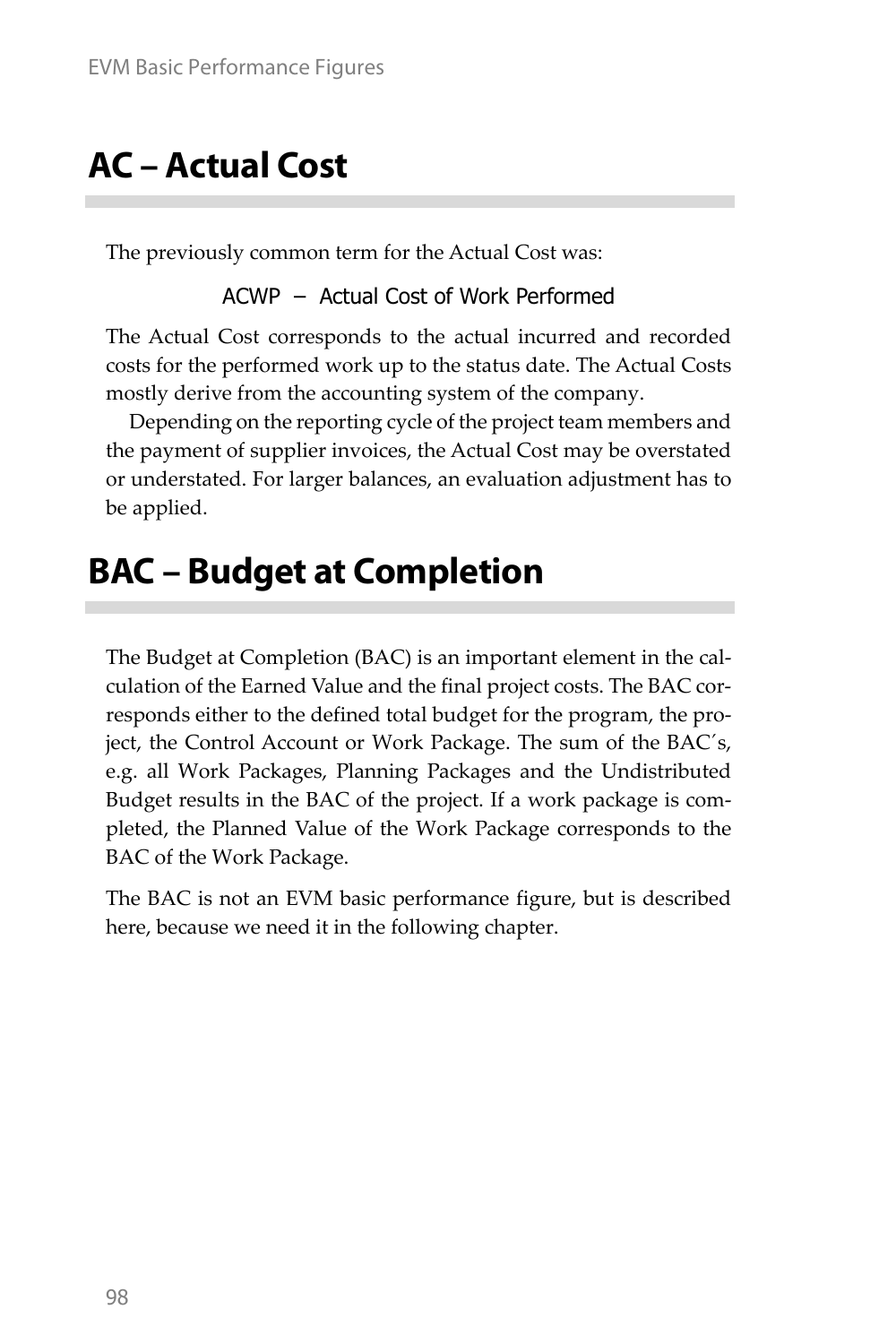# **Overview of the EVM Performance Figures and Formulas**

In the figure below, and in the following table on the next page, you will find the most important EVM Performance Figures with the corresponding formulas.



*Figure 26: The EVM Performance Figures at a Glance*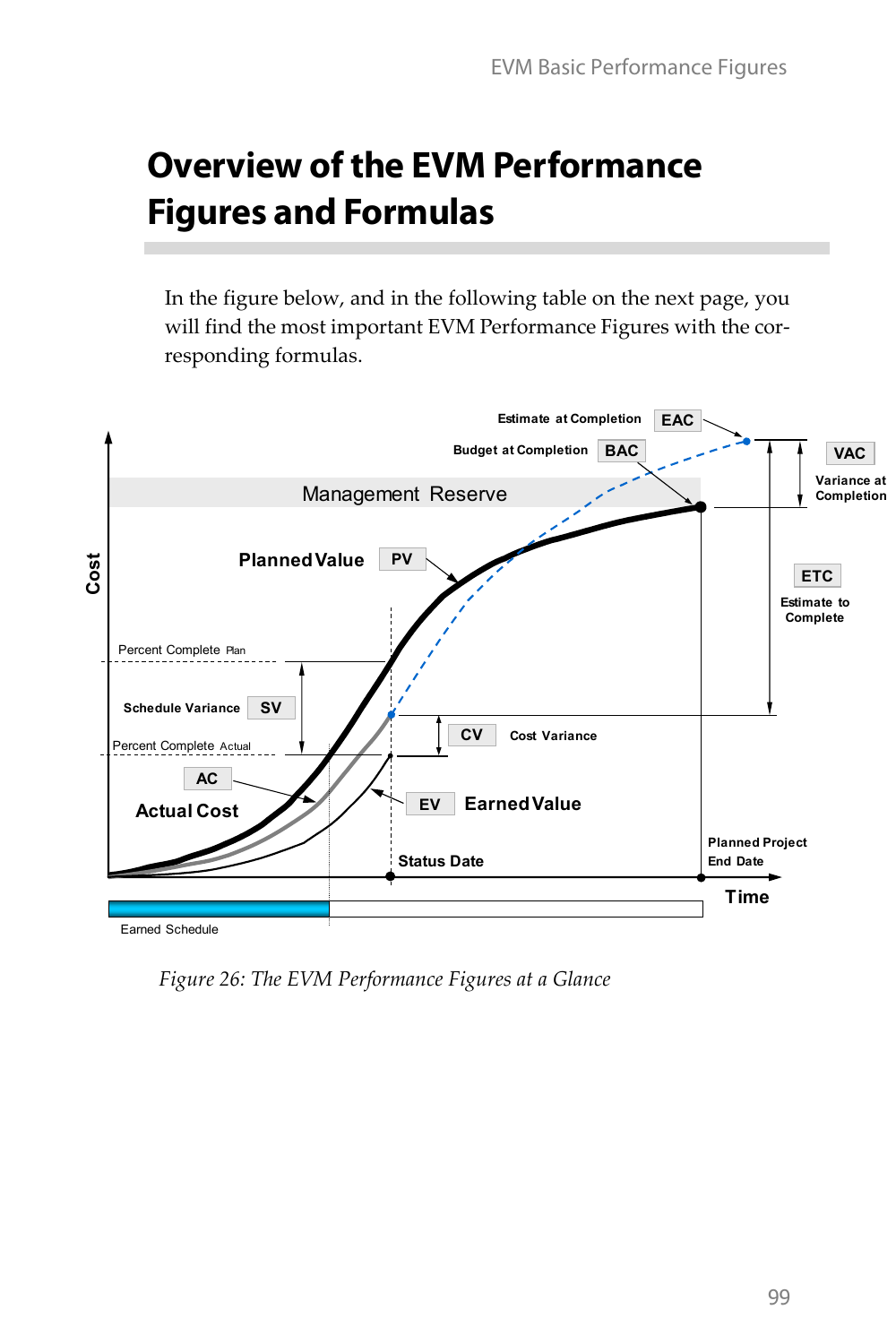| Abbr.        | <b>Definition</b>                                                                                                           |
|--------------|-----------------------------------------------------------------------------------------------------------------------------|
| EV<br>(BCWP) | <b>Earned Value</b><br>(Budgeted Cost of Work Performed)                                                                    |
| PV<br>(BCWS) | <b>Planned Value</b><br>(Budgeted Cost of Work Scheduled)                                                                   |
| АC<br>(ACWP) | <b>Actual Cost</b><br>(Actual Cost of Work Performed)                                                                       |
| <b>BAC</b>   | <b>Budget at Completion</b>                                                                                                 |
| SPI          | <b>Schedule Performance Index</b><br>SPI=EV/PV<br>(SPI=BCWP/BCWS)                                                           |
| CV           | <b>Cost Variance</b><br>CV=EV-AC<br>(CV=BCWP-ACWP)                                                                          |
| CPI          | <b>Cost Performance Index</b><br>CPI=EV/AC<br>(CPI=BCWP/ACWP)                                                               |
| SV           | <b>Schedule Variance</b><br>SV=EV-PV<br>(SV=BCWP-BCWS)                                                                      |
| <b>EAC</b>   | <b>Estimate at Completion</b><br>EAC=AC+((BAC-EV)/CPI)<br>additional variations see page 130                                |
| <b>VAC</b>   | <b>Variance at Completion</b><br>VAC=(BAC-EAC)                                                                              |
| TCPI         | <b>To Complete Performance Index</b><br>TCPI <sub>BAC</sub> =(BAC-EV)/(BAC-AC) or<br>TCPI <sub>EAC</sub> =(BAC-EV)/(EAC-AC) |
| <b>ETC</b>   | <b>Estimate to Complete</b><br>ETC=(BAC-EV)/CPI<br>additional variations see page 136                                       |
| %            | <b>Percent Complete</b>                                                                                                     |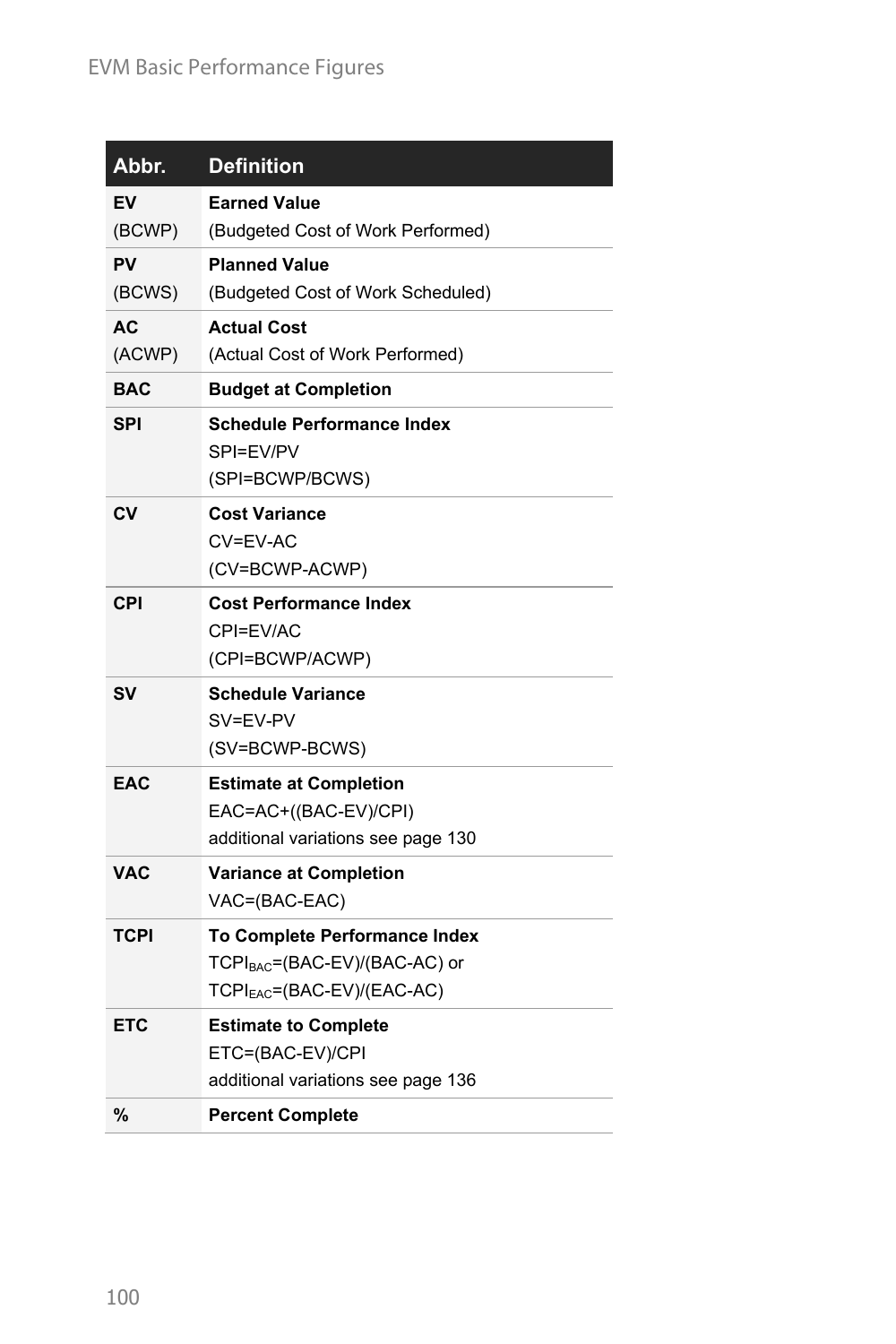# **The 50/50 EV Method**

The "50/50 EV Method" is used to simplify the determination of work progress of tasks and work packages.

**How to determine the Planned Value (PV):** At the *planned* start of the work package, the first 50% of the BAC are credited to the PV. The second 50% are credited at the *planned* completion to the PV. During the entire duration the Planned Value does not increase. The Planned Value automatically takes on the value 100% if the *planned* end date of the work package is in the past.



*Figure 28: Determine the Earned Value with the "50/50 EV Method"*

**How to determine the Earned Value (EV):** The procedure for EV is the same as for PV. However, the *effective* start and end of the work package are decisive for the credit. At the *effective* start of the work pack‐ age, the first 50% of the BAC will be credited as EV. This value does not increase during the remaining duration of the work package. When the work package is completed, the remaining 50% of the budgeted costs will be credited to the EV. The "50/50 EV Method" is essentially a compromise between the 0/100 EV Method and the estimation of the degree of completion.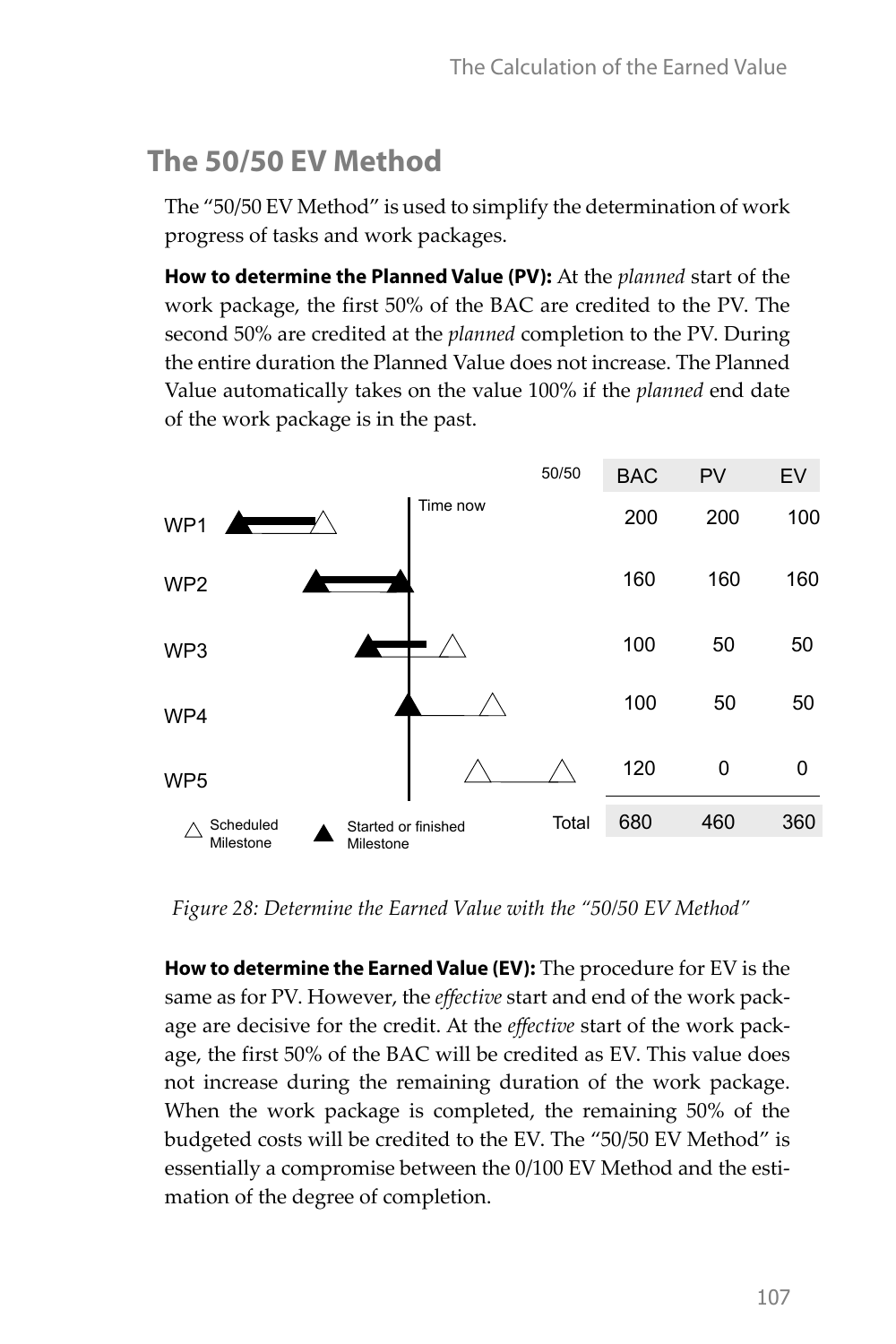The "50/50 EV Method" tends to overestimate performance in the first half of the work package duration and underestimate performance in the second half. Therefore, this method should only be used for short work packages that start and end within two consecutive reporting time periods.

# **Fixed Formula Method**

### **Planned Value is credited:**

50% BAC at **planned** start date of work package 50% BAC at **planned** finish date of work package

# **50/50 EV Method Percent Start/Percent Finish**

### **Earned Value is credited:**

50% BAC at **effective** start date of work package 50% BAC at **effective** finish date of work package

*Figure 29: Fixed Formula Method explained*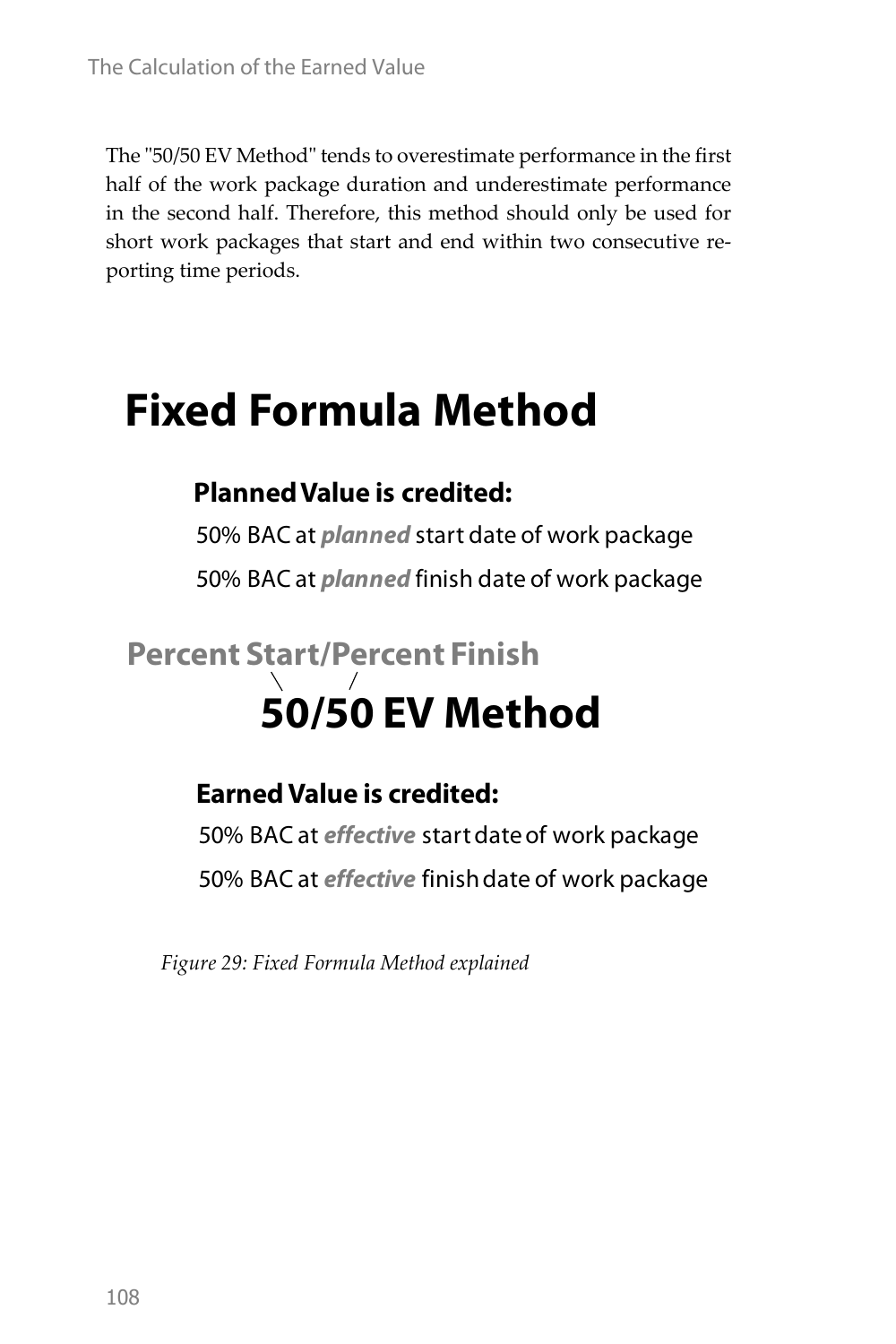# **The 0/100 EV Method**

The "0/100 EV Method" is a special case of the "Percent Start/Percent Finish EV Method." It is used for short work packages/activities that are completed within one reporting time period.

The "0/100 EV Method" works with a very careful evaluation of the work performance. Therefore, it is unsuitable for projects with few work packages, as this can lead to considerable distortions of reality. For example, the total work progress may be constant for a certain period. If then several work packages are completed at the same time, there is a large jump in the degree of completion. However, this method is very useful for projects with many and small work pack‐ ages and short reporting cycles.



*Figure 30: Determine the Earned Value with the "0/100 EV Method"*

The "0/100 EV Method" is the most conservative EV Method to eval‐ uate project performance, as it tends to underestimate work progress of the project. This fact makes it the safest of all EV Methods.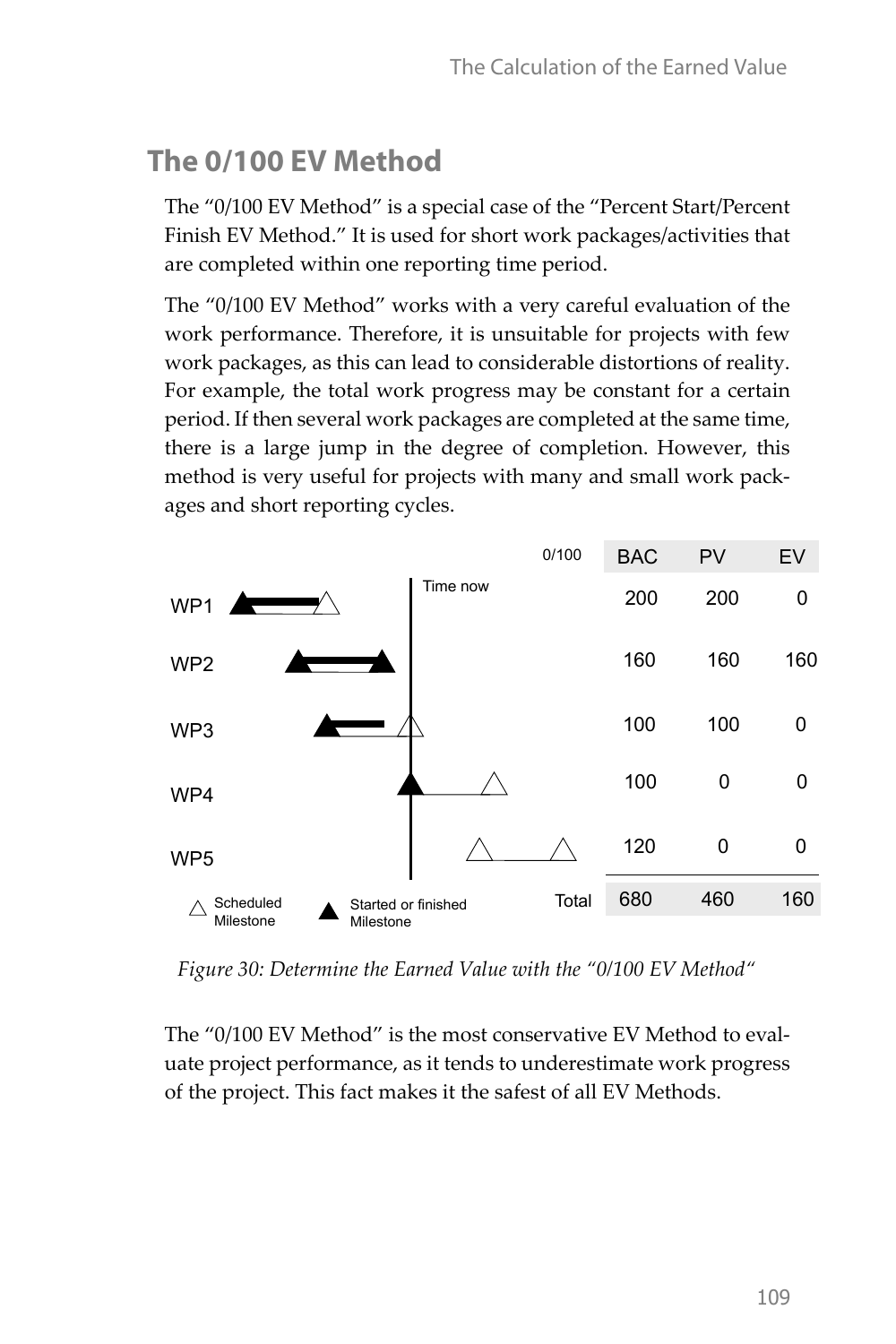**Work Remaining (WR)** – Remaining work to the end of the project. The WR is equal to the budget at completion (BAC) minus Earned Value (EV).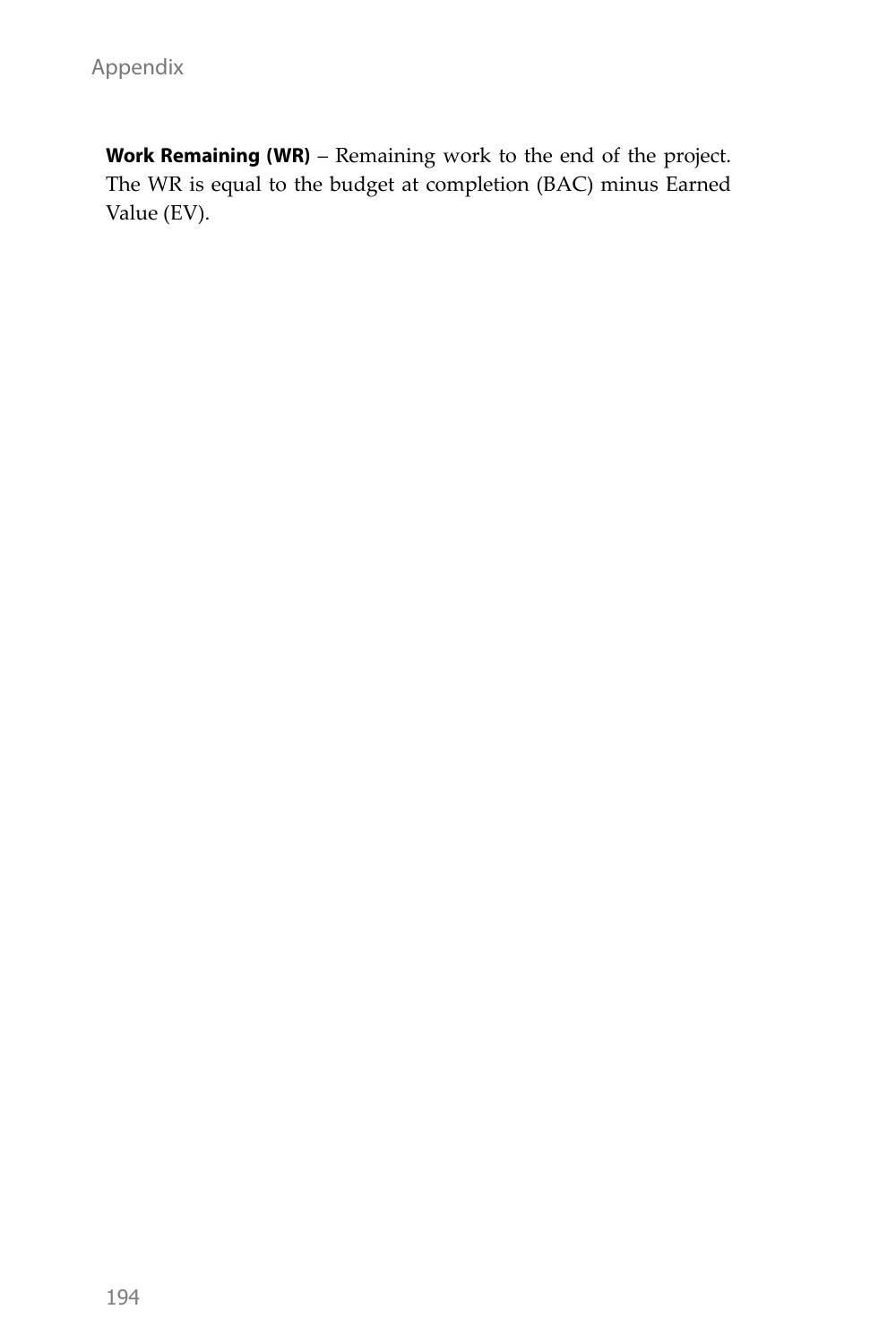# **Literature**

Project Management Institute (2018), A Guide to the Project Man‐ agement Body of Knowledge, Sixth Edition,

Project Management Institute (2019), The Practice Standard for Earned Value Management – Third Edition

Walter H. Lipke (2012), Earned Schedule, lulu.com

Abba, W. (2000), How Earned Value Got to Primetime: A Short Look Back and Glance Ahead. Paper presented at the PMI Seminars & Symposium. Proceedings 20436.PDF, Houston, TX.

Abba Wayne (2007), Project Management using Earned Value Man‐ agement, McGraw Hill

Quentin W. Fleming and Joel M. Koppelman (2002) – The Curse of Earned Value Management ... Level of Effort – Always Quantify and Quarantine LOE, June 2002 – The Measurable News

Quentin W. Fleming and Joel M. Koppelman, (2006) – Start with "simple" Earned Value on all your Projects– Crosstalk; The Journal of Defense Software Engineering

Quentin W. Flemming (2010), Earned Value Project Management, Project Management Inst; 4th Edition

GAO Schedule Assessment Guide: Best Practices for Project Sched‐ ules, GAO‐16‐89G, December 2015, PDF (free available)

Planning & Scheduling Excellence Guide (PASEG), March 9, 2016 PDF (free available)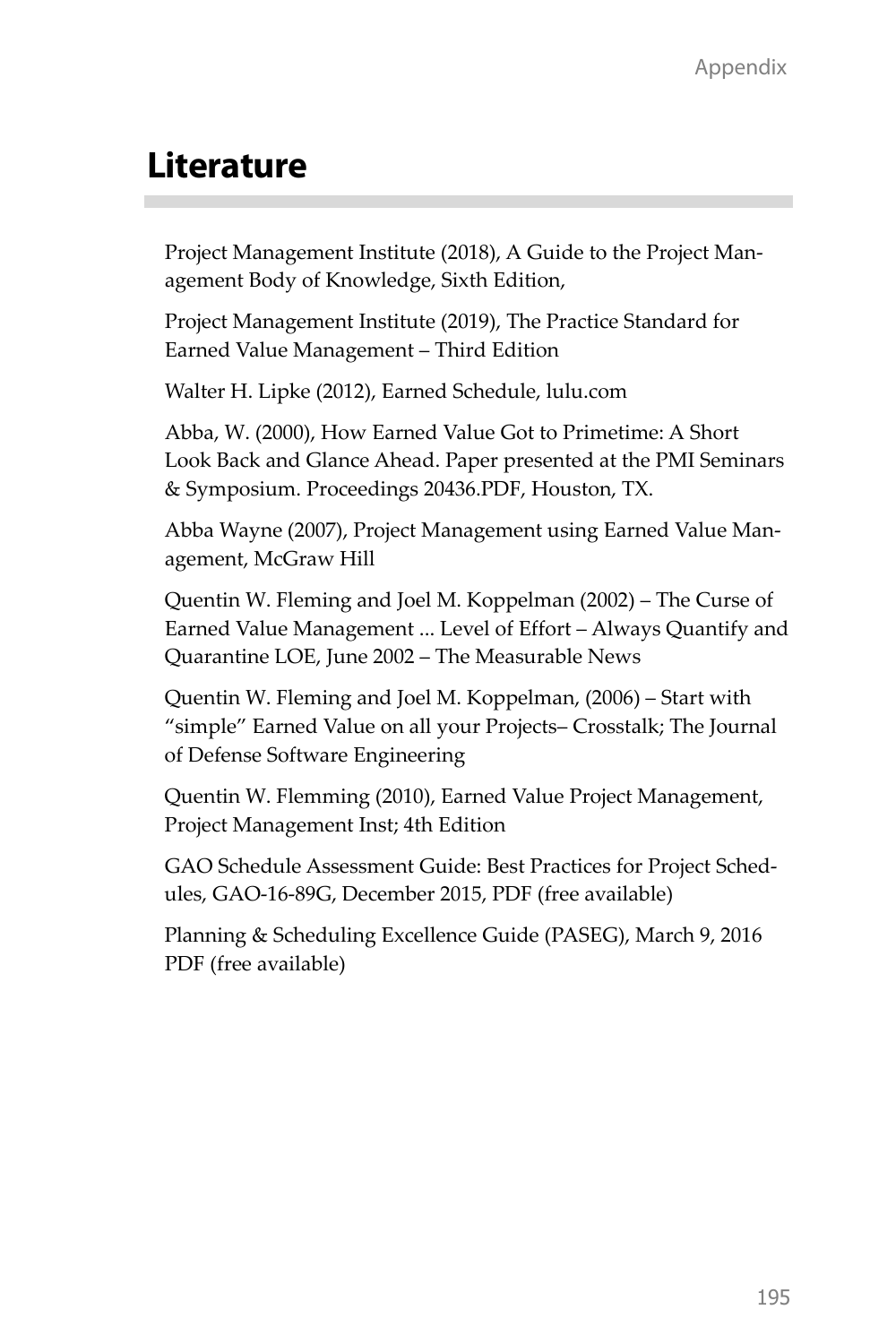### **Internet Sources**

The following internet links provides you access to important EVM sources on the internet.

**DoD Acquisition Community Connection**, EVM‐Homepage des DoD

https://www.dau.edu/cop/evm/Pages/Default.aspx

**Performance Assessments and Root Cause Analyses (PARCA) Earned Value Management division** in the Office of the Assistant Secretary of Defense for Acquisition: http://www.acq.osd.mil/evm/

**U.S. Department of Energy** – Earned Value Management Infor‐ mation Center https://www.energy.gov/projectmanagement/services‐0/earned‐value‐management

**NASA** Earned Value Management https://www.nasa.gov/evm

**PMI's College of Performance Management** http://www.my‐ cpm.org/

**Blog of Roland Wanner**, project controlling and EVM: https://rolandwanner.com/category/project-control/

All internet links in this book were current at time of printing of this book in 2020. However, it cannot be ruled out that some have changed in the meantime.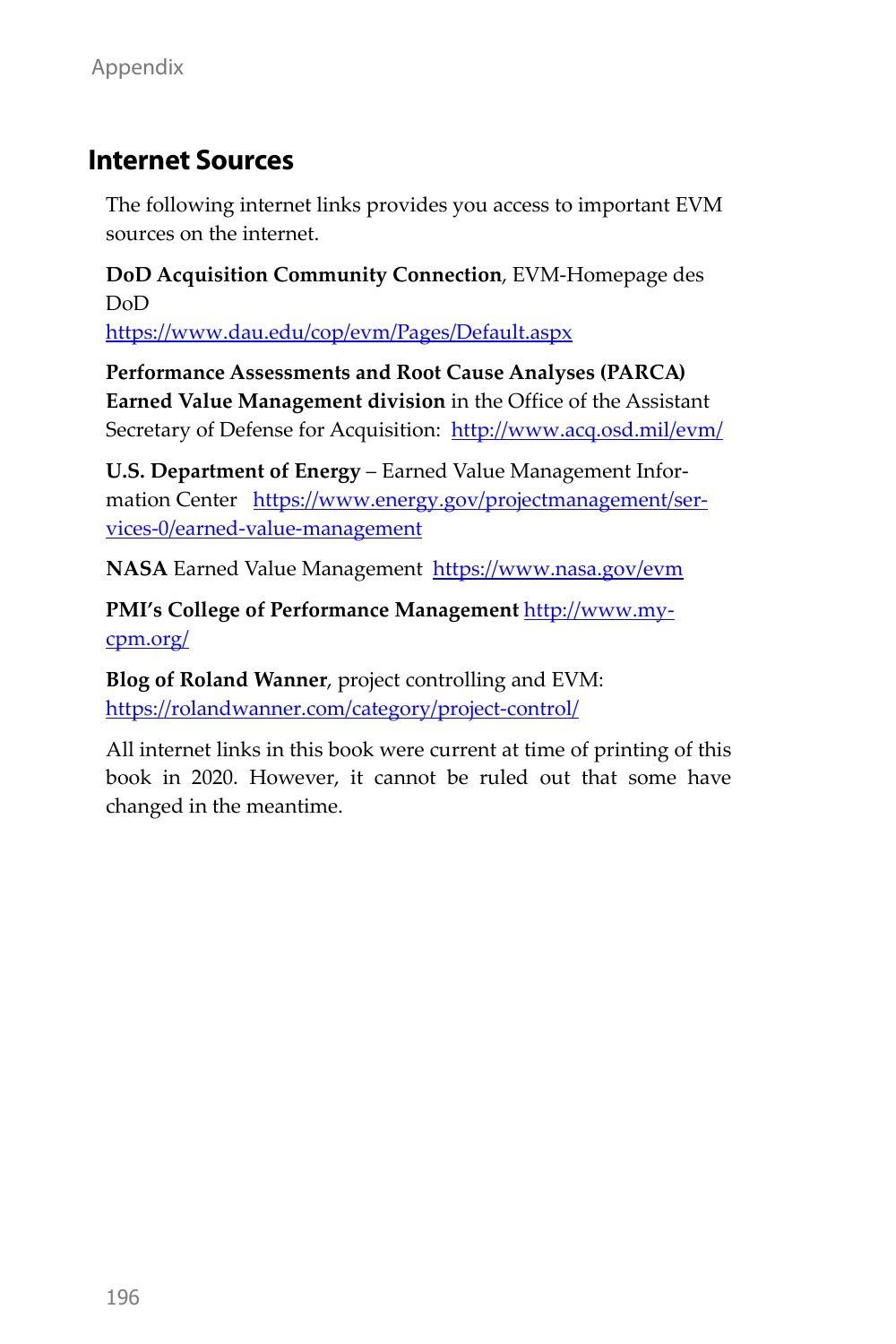### **About the Author**

Roland Wanner has been in the project business for over 30 years and has participated in many projects, both successful and failed. After his education as a mechanical and industrial engineer, he first worked 5 years as a project manager and then for several years as a project controller and project portfolio manager in mechanical and plant engineering. For more than 10 years he has worked as a project management specialist, project portfolio manager and project office manager in the banking and insurance sector.

Website of Roland Wanner: https://www.rolandwanner.com

**Blog** of Roland Wanner: https://www.rolandwanner.com/blog

Here you will find interesting articles about Earned Value Manage‐ ment, Project Control, Agile Project Management and Risk Manage‐ ment for projects.

### **Your Opinion is Important to Me!**

Many thanks for buying this book. We have done our best, in content and presentation. Much effort has been put into making this book as complete and correct as possible. However, it cannot be ruled out that we made a mistake at one point or another in the book, whether in terms of content or spelling. Perhaps we also missed certain infor‐ mation or certain topics could be explained in more detail, or you even disagree with our opinions on certain topics. We depend on your opinion!

We thank you very much for your ideas, thoughts, correction and suggestions. Please send them to: info@rolandwanner.com.

**Did you like this book?** Then I would be very happy about **a Review on Amazon.com**. Share with potential readers, what you liked and why they should buy this book. Many thanks!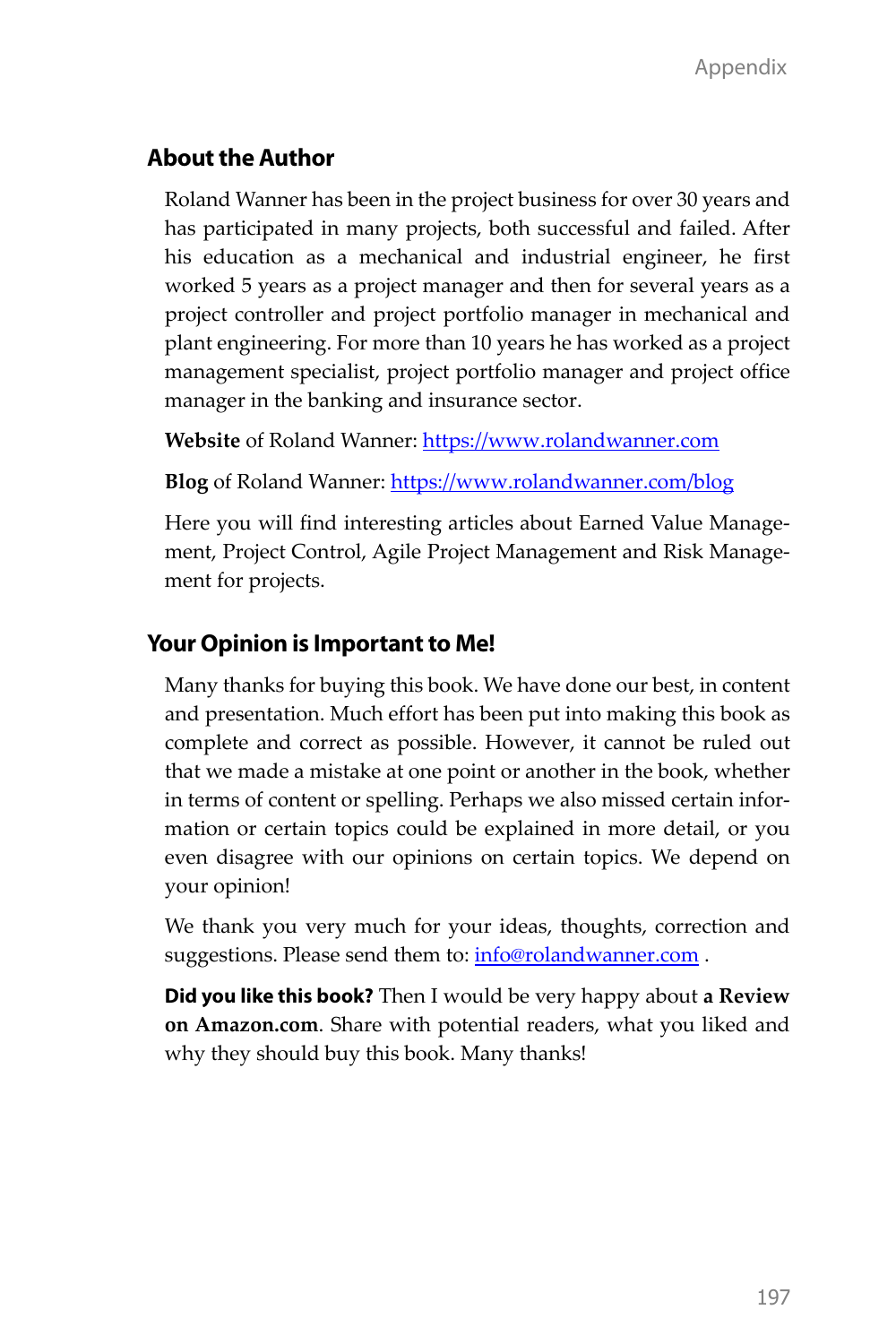# **Index**

### **3**

32 EVMS criteria **167**

### **A**

Acceptance Criteria 73 Actual Cost (AC) **98**, 185 Actual Values 44 ACWP *see* Actual Cost (AC) Agile EVM 181 Agile Project Management 181 Agile Software Projects 182 APM Guideline 33 Apportioned Effort 74, 185 AS4817-2006 33 Authorized Unpriced Work (AUW) 83, 84, 85, 88, 185 Authorized Work 86, 185

### **B**

BAC *see* Budget at Completion Baseline 82, 185 Baseline Change Control 185 Baseline Freeze Date (BFD) 185 Baseline Review (BR) 185 Baseline Values 44 Baseline/Actual Comparison 41 Baseline/Target/Actual comparison 25 Baseline/Target/Actual Comparison 43 BCWP *see* Earned Value BCWS *see* Planned Value behavior of performance figures 123 Bottom-up estimate 136 Budget 186 budget adjustments 88 budget at completion 129 Budget at Completion (BAC) 98, 186 Budget Versus Funds 89

Budgeted Cost of Work Performed (BCWP) 54 Budgeting in Earned Value Management 82

### **C**

C/SCSC 30, 166, *See* Cost/Schedule Control Systems Criteria C/SSR *see* Cost/Schedule Status Report CA *see* Control Account CAM *see* Control Account Manager CAP *see* Control Account Plan, se*e* CAP, example 80 CBB *see* Contract Budget Base CFSR *see* Contract Funds Status Report Change Control Process. 93 Clinger-Cohen Act 46 Communication and Changemanagement 177 Contingency Reserve 90 continuously flowing processes 113 Contract Budget Base (CBB) 84, 187 contract changes 83 Contract Data Requirements List (CDRL) 187 Contract Funds Status Report (CFSR) 187 Contract Target Cost (CTC) 187 Contract Target Price (CTP) 187 Contract Work Breakdown Structure (CWBS) 68, 187 Control Account 86, 187 Control Account budget 86 Control Account Manager (CAM) 79, 80, 93, 187 Control Account Plan (CAP) 78, 93, 187 Control Accounts and Budgeting **77** control measures 148 controller 20 corporate governance rules 38 Cost Account (CA) 187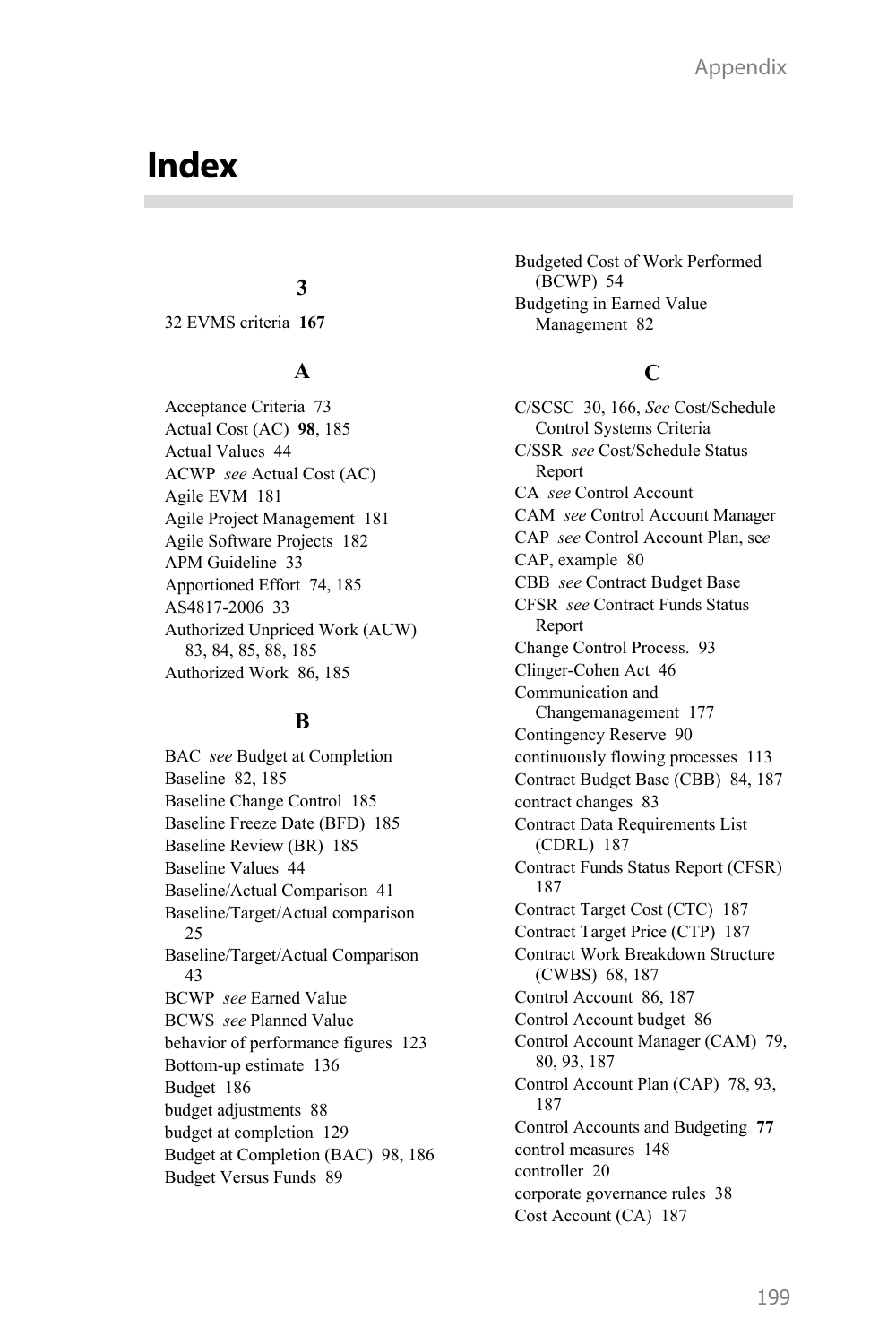Cost Performance Index (CPI) **119**, 188 Cost Performance Report (CPR) 158, 188 Cost Variance (CV) **117**, 188 Cost/Schedule Control Systems Criteria 30, 166, 188 Cost/Schedule Status Report (C/SSR) 188 CPI **119**, 186 CPI and SPI Graphs 122 CPI, significance 120 CPR *see* Cost Performance Report C-Specs 30 cumulative performance figures 122 CV **117**, *see* Cost Variance

### **D**

Data and Variance Analysis 151 decision-making basis 153 defining measures 148 deliverable 71 deliverables 81 deviations 151 Direct Costs 188 Discrete Effort 74, 188 Distributed Budget 86 DoD 29, 88, 94 DoD Instruction 5000.2 46 DoD Manual 5000.2R 166

### **E**

EAC - Optimistic Method 131 - Pessimistic Method 133 - Realistic Method 132 EAC(t) 189 early warning system 148 Earned Schedule 124, 189 Earned Value 52, 97, 188 Earned Value concept 30 Earned Value estimation methods 102 Earned Value Management Definitions 51 Earned Value Management Systems 51 Earned Value Methods 102

Earned Value, calculation 101 Earned Value, Definition 54 EIA-748 33, 47, 51, 163, **167**, 188 Estimate at Completion (EAC) 130, 189 Estimate to Complete (ETC) 136, 189 estimates 110 estimates about the future 127 EV Method  $-0/100$  109 - 50/50 107 - Apportioned Effort 114 - Percent Complete 110 - Units completed 113 - Weighted Milestones 111 - Weighted Milestones with Percent Complete 112 EV Method, how to choose one 115 evaluate project data 148 evaluation, fast 154 EVM - 10 most important points 163 - collect data 147 - fundamental principles 50 - Graphs 156 - reputation 148 - simple on all projects 163 EVM and risk management 141 EVM Communication 155 EVM for small projects 47 EVM Formulas 99 EVM implementation project 176 EVM Performance Figures, overview 99 EVM Standards and Guidelines 33 EVM-reporting, weekly 161 EVM-System - Inputs und Outputs 150 EVM-Terms, old and new 96

### **F**

FASA, Title V 46 Fitzgerald's first law 127 Fixed Formula Method 106 Forecast Values 44 forecast, statistical 137 forecasts 127 funding requirements 89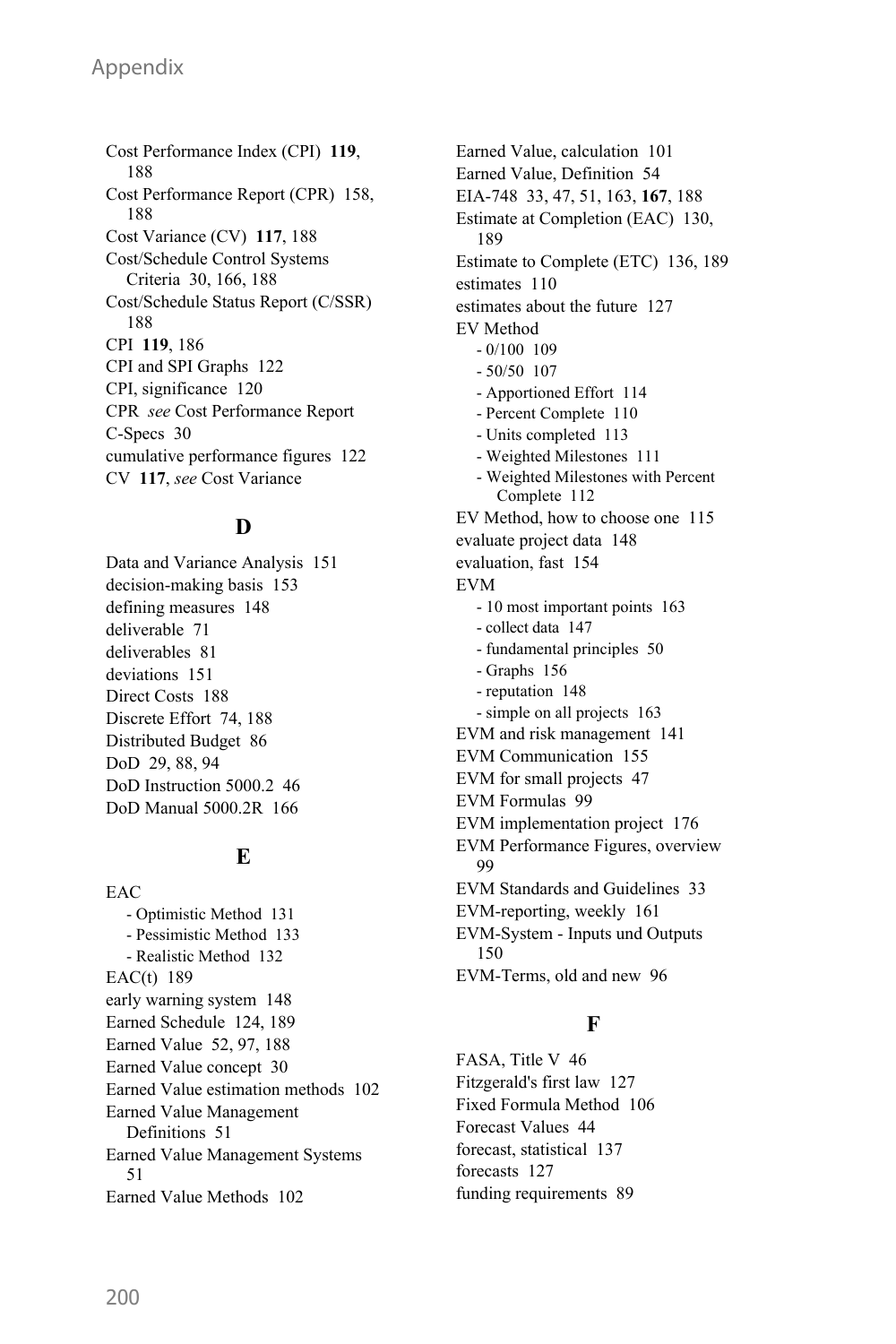### **G**

Gantt chart 41 Government Performance and Results Act of 1993 46 GPRA 46

### **I**

IBR *see* Integrated Baseline Review implementation, critical success factor 176 implementing Earned Value Management 173 implementing EVM, necessary requirements 174 Indirect Costs 189 Integrated Baseline Review (IBR) 189 Integrated Master Schedule (IMS) 189 Intent Guide 33 interpreting EVM data 148 ISO 21508:2018 33

### **J**

Joint Strike Fighter 161

### **K**

key performance figures 49

### **L**

Latest Revised Estimate (LRE) 190 lessons learned 141 Level of Effort **115** Level of Effort (LOE) 74, 190 LOE *see* Level of Effort (LOE) LRE *see* Latest Revised Estimate

### **M**

make or buy products 66 management accounting 20, 21 management control system 31 management culture 161 Management Reserve (MR) 86, 90, 190

managerial task 21 Master Project Schedule 190 milestone trend analysis 42 Monitoring and Controlling Process Group 23 most likely forecast 133

### **N**

NASA 29 National Defense Industrial Association (NDIA) 166 Negotiated Contract Cost (NCC) 83, 84 new baseline 84

### **O**

OMB Circular A-11, Part 7 46 Organizational Breakdown Structure (OBS) 78, 190 Over Target Baseline (OTB) 84, 88, 190

### **P**

Percent Start/Percent Finish EV method 106 Performance Measurement Baseline (PMB) 49, 63 Performance Measurement Baseline (PMS) 82, 85, 91, 190 PERT 30 PERT/cost and PERT/time 30 physical completed 45 physical progress 54, 101 pilot project for implementation 177 PLAN/ACTUAL comparison 16 Planned Value **97** Planned Value (PV) 191 Planning Package 87, 191 Planning Process 61 PMB 88, *see* Performance Measurement Baseline PMBOK 22, 61, 71 PMBOK® 34, 96 PMI, Process Groups 22 problem indicators 155 profit/fee 83, 85 progress milestone 111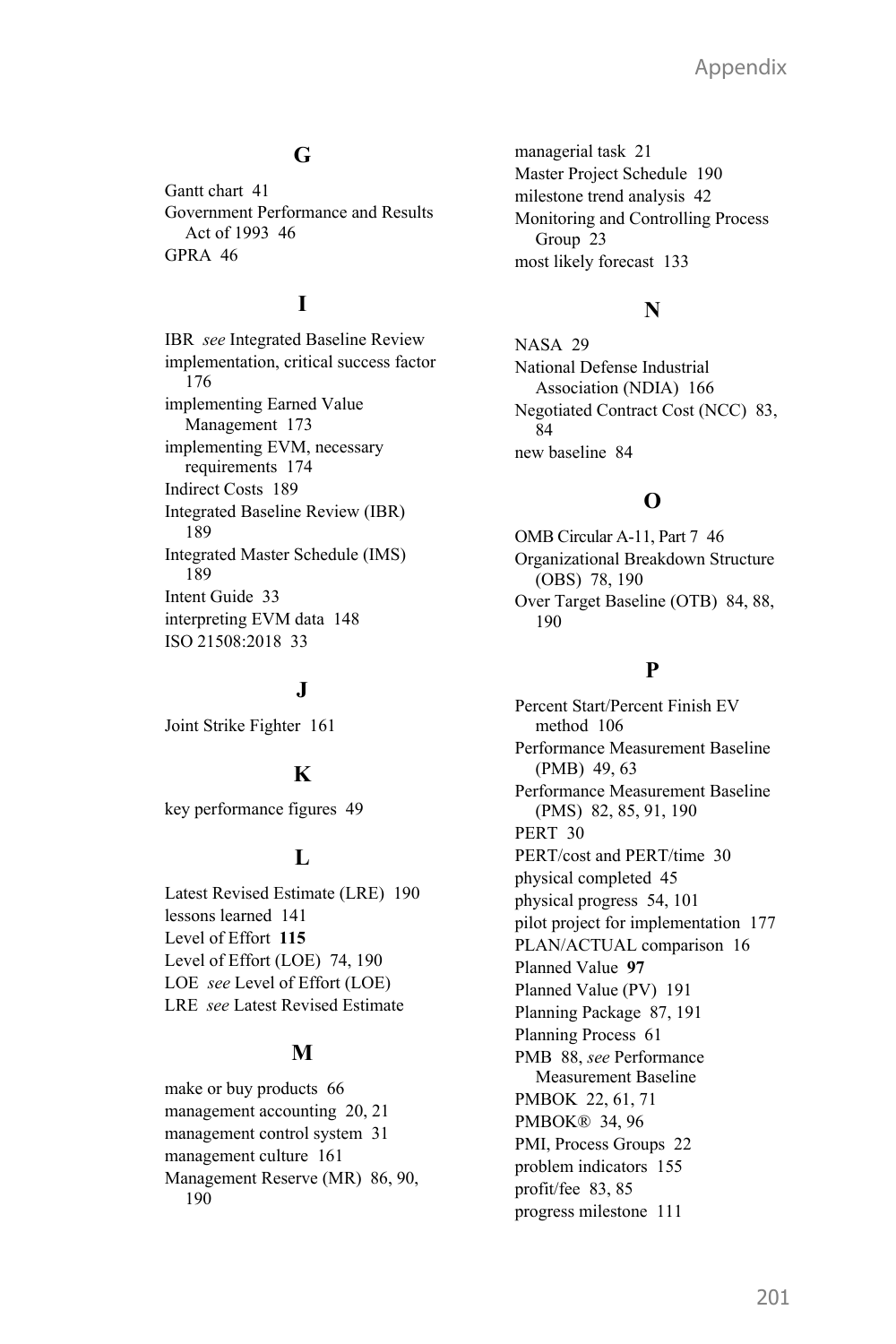project changes 88 project completion date 128 project control fundamentals 15 project control process 24 Project Control vs. Controlling 21 project control, internal vs. external 26 project controller 17 project culture 175 project end cost 128 project execution control cycle 25, 26 project financial analyst 17, 21 project management maturity 175 project management plan 62 project management software 160 project management, basic parameters 18 project overall completion 138 project planning **59** cost-benefit ratio 72 project portfolio 176 project scope planning 64 project structuring 66

### **R**

recovery budget 84 regulations and standards 46 Relation between EVM-Performance Figures 139 Remaining Values 44, 45 Replanning 191 Reporting 143 reporting cycle 109, 161 reporting cycles, shorter 160 reporting dates 81 reporting quality 144 Reporting, added value 145 reporting, data colletion 147 reporting, tools and training 144 Reporting, U.S. Government 158 Reprogramming 84, 191 requirement specification 64, 68 Reserves and Buffers 90 Responsibility Assignment Matrix (RAM) 191 Risk Management 141 risks 90 root cause of the problem 151

### **S**

Sarbanes-Oxley Act 38, 46 Schedule Performance Index (SPI) 120, 192 Schedule Reserve 92 Schedule Variance (SV) 118, 192 scope of work 68, 80 slack 92 SLPP *Siehe* Summary Level Planning Package SMART project goals 61 SPI 120 SPI(t) 192 stakeholder analysis 177 Statement of Work 80 statistical forecast 128 Status Report 153 status report properties 153 sub-project 71 Summary Level Planning Package (SLPP) 85 sunk cost argument 128 Supervisor's Estimate 110 support activity 114 SV converges to 0 123 SV(t) 192

### **T**

TAB see Total Allocated Budget (TAB) Target cost 43 TCPI *see* To Complete Performance Index Technical Performance Measurement (TPM) 192 time buffer 92 To Complete Performance Index (TCPI) 135, 192 To Complete Schedule Performance Index TSPI(t) 192 Top-Management 176 Top-Management Support 176 Total Allocated Budget (TAB) 83, 84, 192 Traditional cost analysis 41 training, high level 175